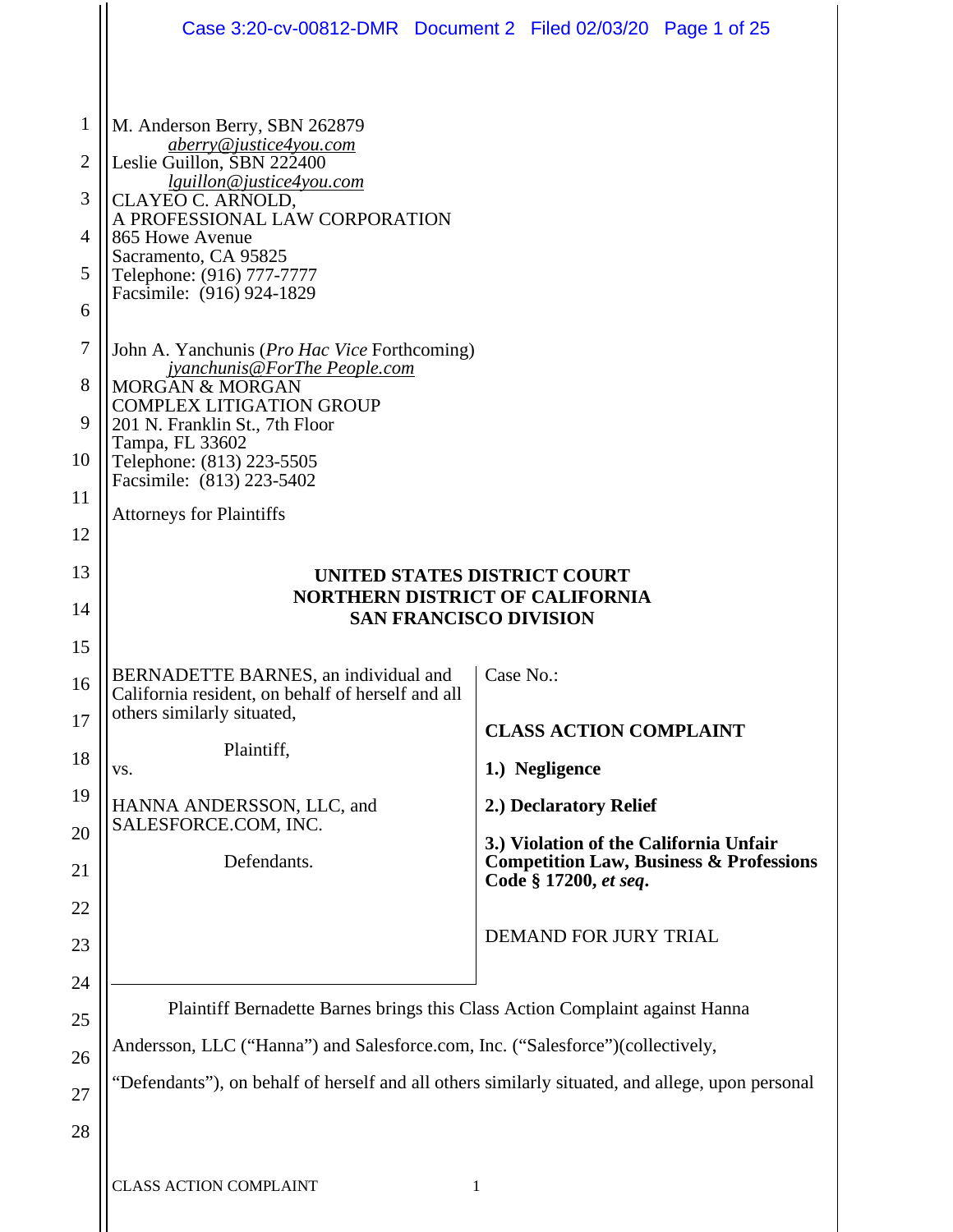1 2 knowledge as to her own actions and her counsels' investigations, and upon information and belief as to all other matters, as follows:

# **I. INTRODUCTION**

1. Hanna Andersson specializes in selling high-end children's apparel through its popular website and specialty retail stores throughout the United States. For online sales, Hanna uses a third-party ecommerce platform to take customers' personal and payment information. The ecommerce platform is supplied to Hanna by Salesforce's Commerce Cloud Unit.

2. On January 15, 2020, Hanna Andersson notified customers and state Attorneys General about a widespread data breach that occurred from September 16, 2019 to November 11, 2019. Hackers not only "scraped" many of Hanna's customers' names from the website by infecting it with malware, they also stole customers' billing and shipping addresses, payment card numbers, CVV codes, and credit card expiration dates. The criminals got everything they needed to illegally use Hanna's customers' credit cards to make fraudulent purchases, and to steal the customers' identities.

3. Not only did hackers skim this personally identifiable information ("PII"), law enforcement found the stolen names and card information for sale on the dark web. That means the breach worked. Hackers accessed and then offered for sale the unencrypted, unredacted stolen PII to criminals. Because of Defendants' breach, customers' PII is still available on the dark web for criminals to access and abuse. Hanna's customers face a lifetime risk of identity theft.

4. This PII was compromised due to Hanna's and Salesforce's negligent and/or careless acts and omissions and the failure to protect customers' data. In addition to their failure to prevent the breach, Hanna and Salesforce failed to detect the breach for almost three months.

24 25 26 28 5. Neither Hanna nor Salesforce had any idea the breach was happening. Months after it started, law enforcement found the stolen information on the dark web and warned Hanna on December 5, 2019. Hanna then investigated the breach, confirmed that Salesforce Commerce Cloud's ecommerce platform was "infected with malware," and confirmed that the PII entered by customers into the platform during the purchase process was "scraped"; that is, customers' PII was stolen from Hanna's website by unknown individuals, then sold on the dark web.

3

4

5

6

7

8

9

10

11

12

13

14

15

16

17

18

19

20

21

22

23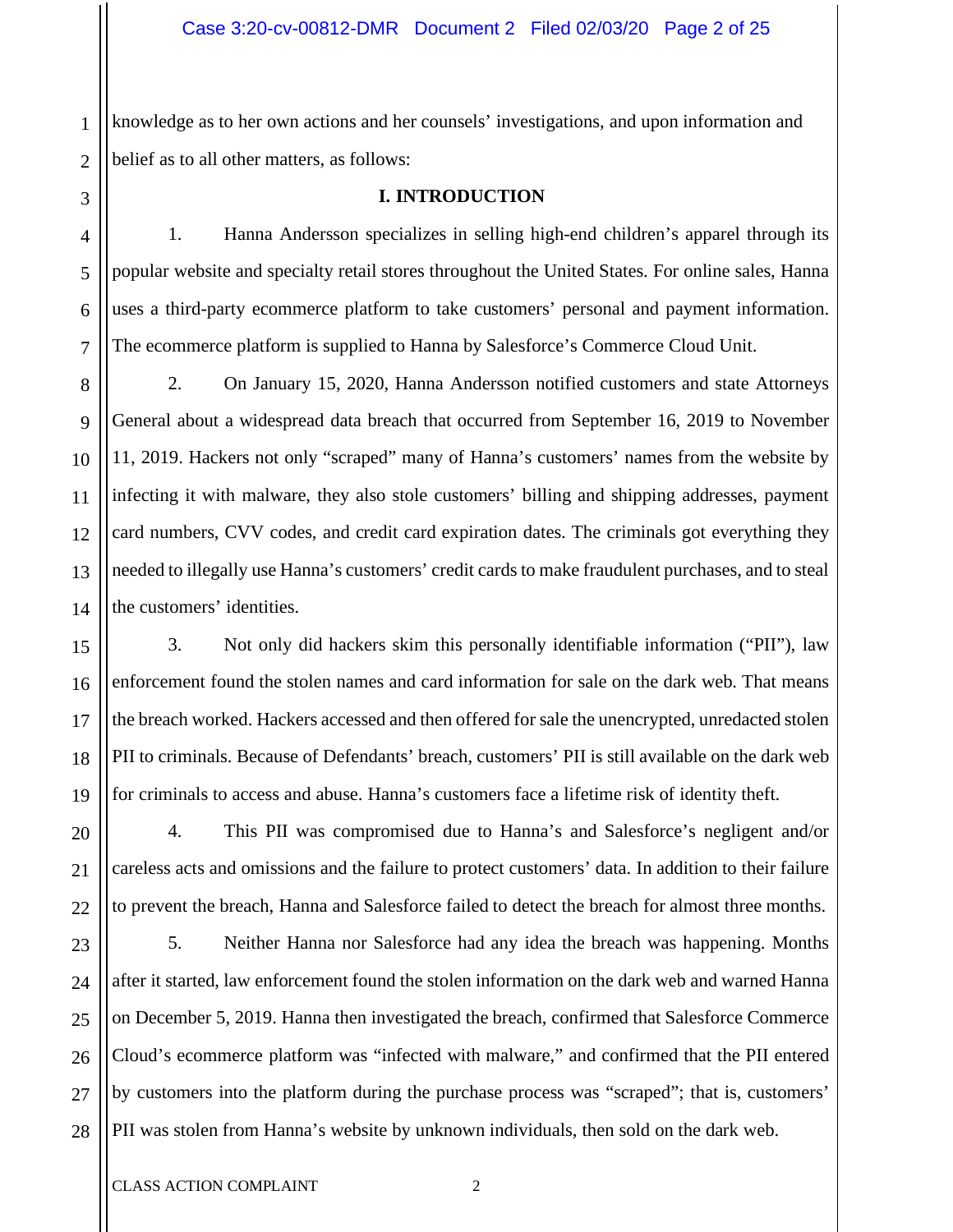6. Hanna did not tell customers or the Attorneys General about this theft until over another month later, on January 15, 2020. To this day, Salesforce has not released a vulnerabilities and exposures report, nor has Salesforce made any notifications of the breach.

7. The stolen PII has great value to hackers due to the numbers involved: It is likely that tens of thousands of people – residents of every state – were affected by this breach. For example, Hanna states that almost 9,000 Washington residents may have been affected. On information and belief, over 10,000 California residents were affected.

8. Plaintiff brings this action on behalf of all persons whose PII was compromised as a result of Defendants' failure to: (i) adequately protect its users' PII, (ii) warn users of its inadequate information security practices, and (iii) effectively monitor Hanna's website and ecommerce platform for security vulnerabilities and incidents. Defendants' conduct amounts to negligence and violates several California statutes.

9. Plaintiff and similarly situated Hanna customers ("Class members") have suffered injury as a result of Defendants' conduct. These injuries may include: (i) lost or diminished value of PII; (ii) out-of-pocket expenses associated with the prevention, detection, and recovery from identity theft, tax fraud, and/or unauthorized use of their PII; (iii) lost opportunity costs associated with attempting to mitigate the actual consequences of the data breach, including but not limited to lost time, (iv) deprivation of rights they possess under the California Unfair Competition Law (Cal. Bus. & Prof. Code § 17200) and California Consumer Privacy Act (Cal. Civ. Code § 1798.100, *et seq*.); (v) the continued and certainly an increased risk to their PII, which (a) remains available on the dark web for individuals to access and abuse, and (b) remains in Defendants' possession and is subject to further unauthorized disclosures so long as Defendants fail to undertake appropriate and adequate measures to protect the PII.

# **II. PARTIES**

10. Plaintiff Bernadette Barnes is a citizen of California residing in Sacramento County. Plaintiff Barnes purchased items from Hanna's website between September 16, 2019 and November 11, 2019. She received Hanna's notice of the data breach, dated January 15, 2020, on or about January 20, 2020.

1

2

3

4

5

6

7

8

9

10

11

12

13

14

15

16

17

18

19

20

21

22

23

24

25

26

27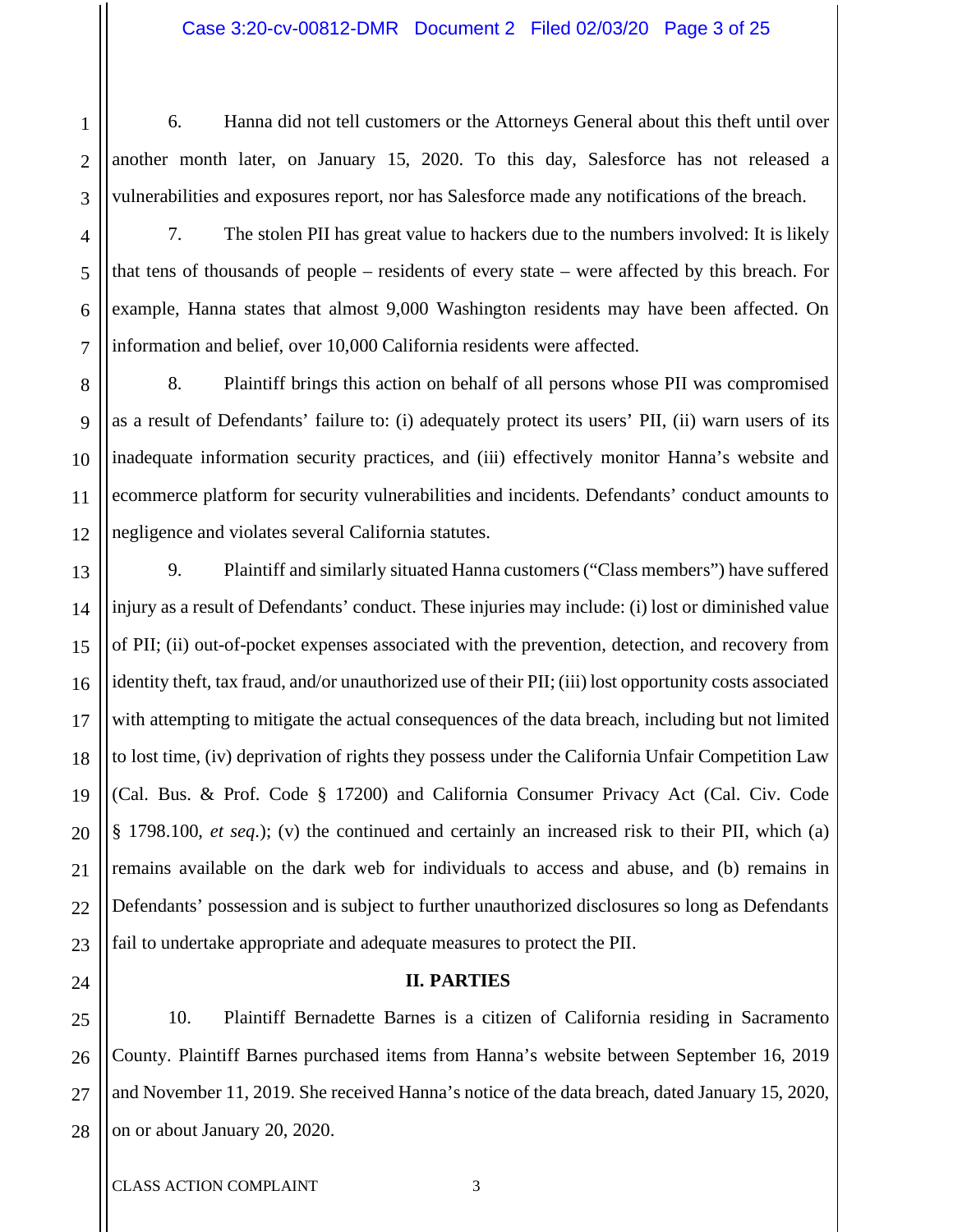11. Defendant Hanna Andersson, LLC is a Delaware Foreign Limited Liability Company with its principal place of business located at 1010 Northwest Flanders Street, Portland, Oregon. During the class period, Hanna operated in California through its website, and has multiple retail locations, including in Palo Alto and Walnut Creek, California.

12. Defendant Salesforce.com, Inc. is incorporated in Delaware with its principle place of business located at 1 Market Street, San Francisco, California. According to Hanna, during the class period, Salesforce supplied Hanna with cloud-based online ecommerce services through its Salesforce Commerce Cloud Unit.<sup>[1](#page-3-0)</sup>

# **III. JURISDICTION AND VENUE**

13. This Court has subject matter jurisdiction over this action under 28 U.S.C. § 1332(d) because this is a class action wherein the amount of controversy exceeds the sum or value of \$5,000,000, exclusive of interest and costs, there are more than 100 members in the proposed class, and at least one member of the class is a citizen of a state different from Defendant Hanna. Moreover, Plaintiff Barnes is a citizen of California and therefore diverse from Hanna, which is headquartered in Oregon with a Delaware LLC.

14. This Court has personal jurisdiction over Defendants because Salesforce is headquartered in California and conducts business in the state of California, and because Hanna has physical locations throughout California and conducts business in California through its website.

15. Venue is proper in this Court pursuant to 28 U.S.C. § 1391 because a substantial part of the events or omissions giving rise to these claims occurred in, were directed to, and/or emanated from this District. Venue is also proper because Salesforce's terms of service require

26 [s3bucket.s3.amazonaws.com/uploadedfiles/Another/Supporting\\_Law\\_Enforcement/HannaAnd](https://agportal-s3bucket.s3.amazonaws.com/uploadedfiles/Another/Supporting_Law_Enforcement/HannaAnderssonLLC.2020-01-15.pdf) [erssonLLC.2020-01-15.pdf](https://agportal-s3bucket.s3.amazonaws.com/uploadedfiles/Another/Supporting_Law_Enforcement/HannaAnderssonLLC.2020-01-15.pdf) (last accessed Jan. 29, 2019); *see also*, Hanna Andersson's

27 28 *Notification of Security Incident* to the California Attorney General, in part, January 15, 2020, *available at*: [https://oag.ca.gov/system/files/Hanna\\_Multi-State%20Master\\_\\_Rev1.pdf](https://oag.ca.gov/system/files/Hanna_Multi-State%20Master__Rev1.pdf) (last accessed Jan. 29, 2019).

1

2

3

4

5

6

7

8

9

10

11

12

13

14

15

16

17

18

19

20

21

22

23

<span id="page-3-0"></span><sup>25</sup> 1 *See, e.g*., Hanna Andersson's *Notification of Security Incident* to the Washington Attorney General, January 15, 2020, *available at*: [https://agportal-](https://agportal-s3bucket.s3.amazonaws.com/uploadedfiles/Another/Supporting_Law_Enforcement/HannaAnderssonLLC.2020-01-15.pdf)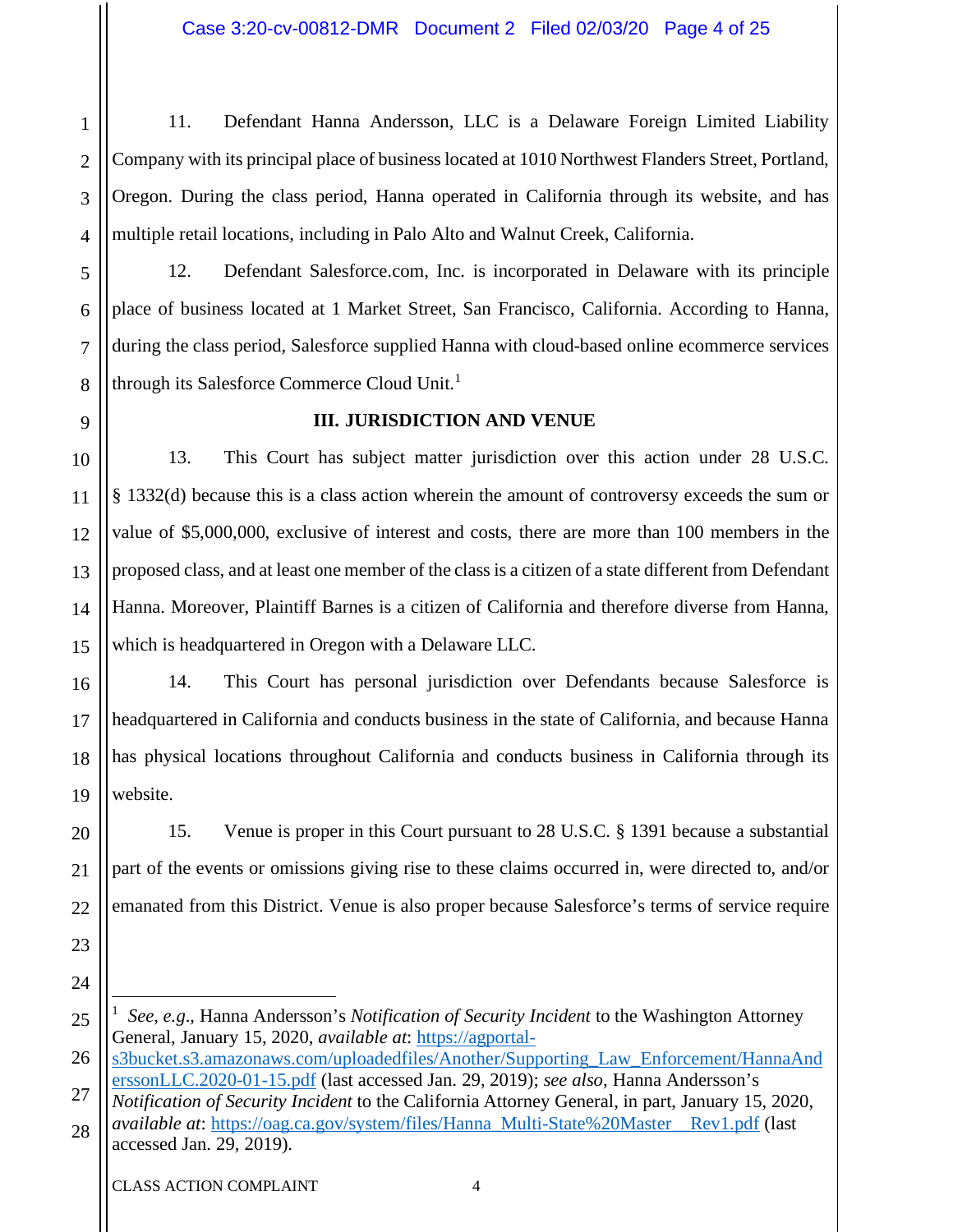that claims are resolved in "the courts located in San Francisco, California."[2](#page-4-0)

1

# **IV. FACTUAL ALLEGATIONS**

#### *Background*

16. Hanna has sold high-end children's clothing through mail order and retail stores since 1983. The company mostly sells clothing for babies through preteens, but recently added a women's collection and home furnishings. The company has expanded to over 60 retail locations across the United States, with an extensive presence online at www.hannaandersson.com. The company's annual sales are estimated to be over \$140 million.

17. Salesforce is primarily a cloud technology<sup>[3](#page-4-1)</sup> service as a software ("SaaS") company specializing in "customer relationship management" ("CRM"). According to Salesforce, CRM "is a technology for managing all your company's relationships and interactions with customers and potential customers." Due to the increase of cloud technology use, Salesforce's recent third quarter revenue of \$4.5 billion was up 33 percent year over year.

18. As of 2020, Salesforce has multiple different cloud platforms: service cloud, marketing cloud, health cloud, app cloud, community cloud, analytics cloud, IoT cloud, Chatter cloud, Heroku engagement cloud, and the Salesforce Commerce Cloud.

19. The Salesforce Commerce Cloud provides a cloud-based unified ecommerce platform, or platform as a service ("PaaS"), with mobile, AI personalization, order management capabilities, and related services for business to customer ("B2C") and business to business ("B2B") companies.

20. Practically, businesses use Salesforce Commerce Cloud to provide websites to their customers who purchase items online. Salesforce's platform takes the key payment and personal information from the customer to finalize the transaction: name, billing and shipping addresses, payment card type and number, CVV (security) code, credit card expiration date, and

<sup>2</sup> *Terms of Service*, Salesforce.com, Inc., *available at*

<span id="page-4-0"></span>[https://www.salesforce.com/company/legal/sfdc-website-terms-of-service/#](https://www.salesforce.com/company/legal/sfdc-website-terms-of-service/) (last accessed Jan. 29, 2019).

<span id="page-4-1"></span><sup>28</sup>  $3$  As the name suggests, "cloud" technology is located remotely (in a "cloud computing platform" established by the vendor) and is accessed by the customer via the internet.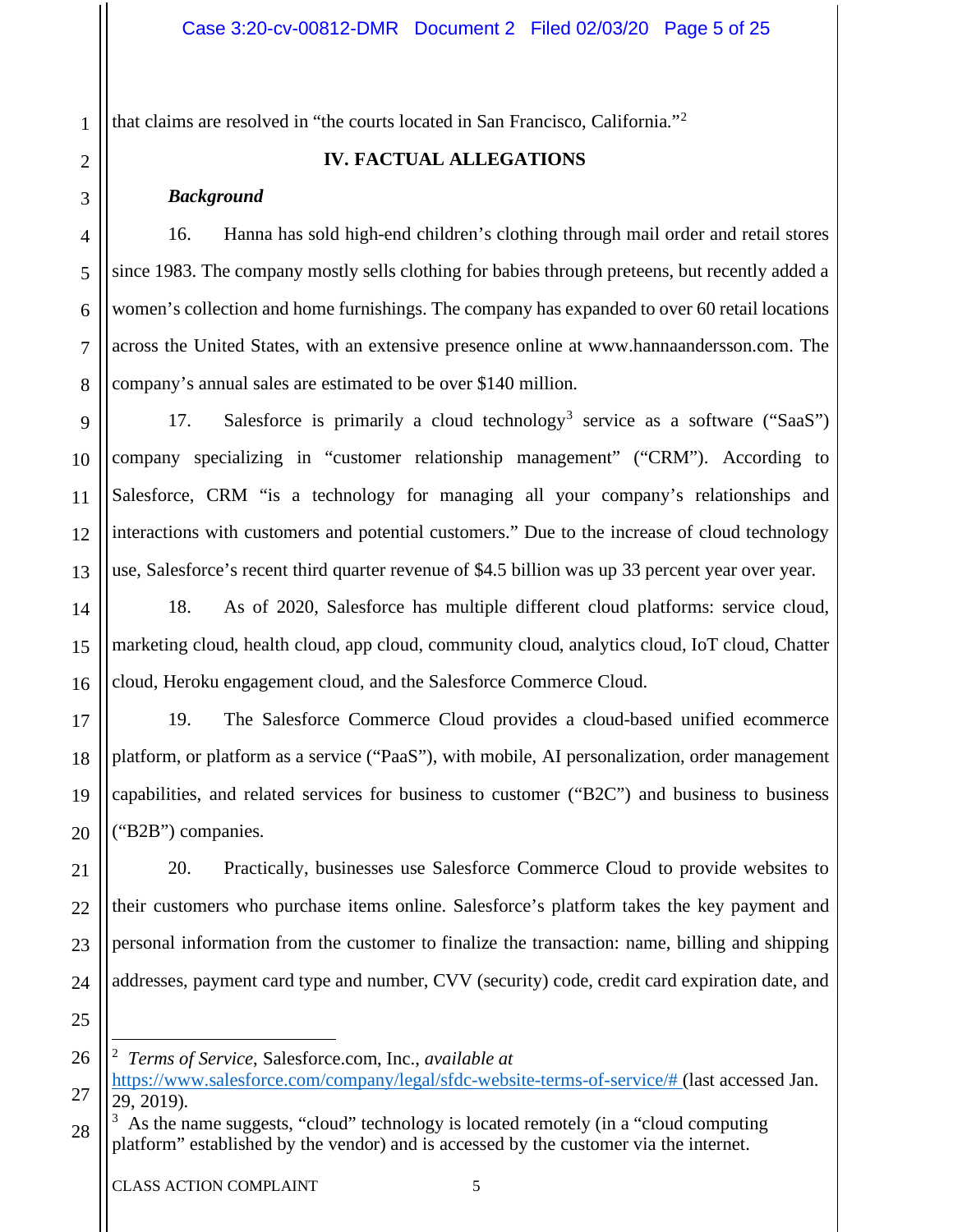# Case 3:20-cv-00812-DMR Document 2 Filed 02/03/20 Page 6 of 25

1 sometimes email address and telephone number.

4

5

6

7

8

9

10

11

12

13

14

15

16

17

18

19

20

21

22

23

- 2 3 21. Retailers and customers demand security to safeguard PII. Salesforce touts the secure nature of its PaaS ecommerce platform on its website:
	- "Security protocols and infrastructure are constantly analyzed and updated to address new threats";
	- "Some of the world's largest companies moved their applications to the cloud with Salesforce after rigorously testing the security and reliability of our infrastructure";
	- "The cloud is used to back up data, deliver software, and provide extra processing capacity in a secure, scalable way";
		- "[C]loud data is probably more secure than information stored on conventional hard drives";
			- "With cloud services, information is encrypted and backed up continuously. Vendors monitor systems carefully for security vulnerabilities"; and
			- "With PaaS, the vendor takes care of back-end concerns such as security, infrastructure, and data integration so users can focus on building, hosting, and testing apps faster and at lower cost."[4](#page-5-0)
	- 22. Hanna also ensures its customers that it's concerned about PII security:

The security of your personal information is very important to Hanna, and we have implemented measures to ensure your information is processed confidentially, accurately, and securely. Our website is PCI DSS compliant and uses SSL/TLS (Secure Sockets Layer) technology to encrypt your order information, such as your name, address, and credit card number, during data transmission. We use a third-party payment processor, which is also PCI DSS compliant.[5](#page-5-1)

- <span id="page-5-0"></span>24 25 4 *What Is Cloud Computing?*, Salesforce.com, Inc., *available at*: [https://www.salesforce.com/products/platform/best-practices/cloud](https://www.salesforce.com/products/platform/best-practices/cloud-computing/?d=70130000000i88b)[computing/?d=70130000000i88b](https://www.salesforce.com/products/platform/best-practices/cloud-computing/?d=70130000000i88b) (last accessed on Jan. 29, 2020).
- <span id="page-5-1"></span>26 27 5 *Privacy Statement*, Hanna Andersson, LLC, *available at*: [https://www.hannaandersson.com/security-and-privacy.html#](https://www.hannaandersson.com/security-and-privacy.html#FOR_USERS_BASED_IN_CALIFORNIA) (last accessed Jan. 29, 2020).
- 28 When a customer purchases items on Hanna Andersson's website, as a guest or through an account, they are **not** asked to acknowledge the "Privacy Statement," and they are not expressly asked to agree to "Terms of Use" or "Terms of Service."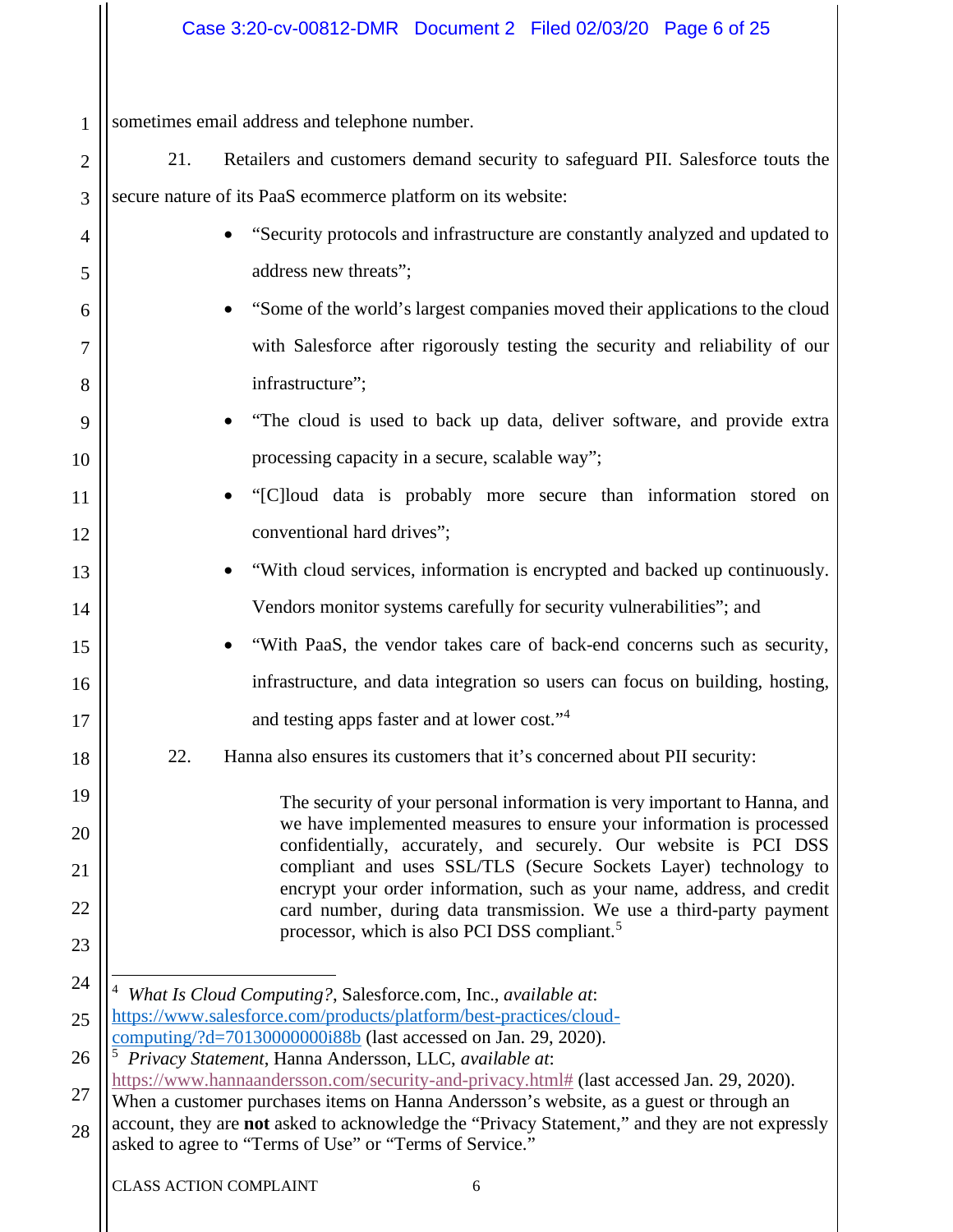<span id="page-6-0"></span>

| $\mathbf{1}$   | The PCI DSS (Payment Card Industry Data Security Standard) compliance is a<br>23.                                     |  |  |  |  |
|----------------|-----------------------------------------------------------------------------------------------------------------------|--|--|--|--|
| $\overline{2}$ | requirement for businesses that store, process, or transmit payment card data. The PCI DSS                            |  |  |  |  |
| 3              | defines measures for ensuring data protection and consistent security processes and procedures                        |  |  |  |  |
| $\overline{4}$ | around online financial transactions. Businesses that fail to maintain PCI DSS compliance are                         |  |  |  |  |
| 5              | subject to steep fines and penalties.                                                                                 |  |  |  |  |
| 6              | 24.<br>As formulated by the PCI Security Standards Council, the mandates of PCI DSS                                   |  |  |  |  |
| 7              | compliance include, in part: Developing and maintaining a security policy that covers all aspects                     |  |  |  |  |
| 8              | of the business, installing firewalls to protect data, and encrypting cardholder data that is                         |  |  |  |  |
| 9              | transmitted over public networks using anti-virus software and updating it regularly. <sup>6</sup>                    |  |  |  |  |
| 10             | To purchase items on Hanna's website, customers can either create an account or<br>25.                                |  |  |  |  |
| 11             | check out as a guest. Either choice requires, at a minimum, that the customer enter the following                     |  |  |  |  |
| 12             | PII onto the website:                                                                                                 |  |  |  |  |
| 13             | Name;                                                                                                                 |  |  |  |  |
| 14             | billing address;                                                                                                      |  |  |  |  |
| 15             | shipping address;                                                                                                     |  |  |  |  |
| 16             | telephone number;                                                                                                     |  |  |  |  |
| 17             | email address;                                                                                                        |  |  |  |  |
| 18             | name on the credit card;                                                                                              |  |  |  |  |
| 19             | type of credit card;                                                                                                  |  |  |  |  |
| 20             | full credit card number;                                                                                              |  |  |  |  |
| 21             | credit card expiration date; and                                                                                      |  |  |  |  |
| 22             | security code, or CVV code (card verification number).                                                                |  |  |  |  |
| 23             | At no time during the checkout process does Hanna require customers to expressly<br>26.                               |  |  |  |  |
| 24             | agree to the "Terms of Use."                                                                                          |  |  |  |  |
| 25             | <b>The Data breach</b>                                                                                                |  |  |  |  |
| 26             | 27.<br>On or about January 15, 2020, Hanna sent customers a <i>Notice of Security</i>                                 |  |  |  |  |
| 27             |                                                                                                                       |  |  |  |  |
| 28             | PCI Security Standards Council, available at: https://www.pcisecuritystandards.org/ (last<br>accessed Jan. 30, 2020). |  |  |  |  |
|                |                                                                                                                       |  |  |  |  |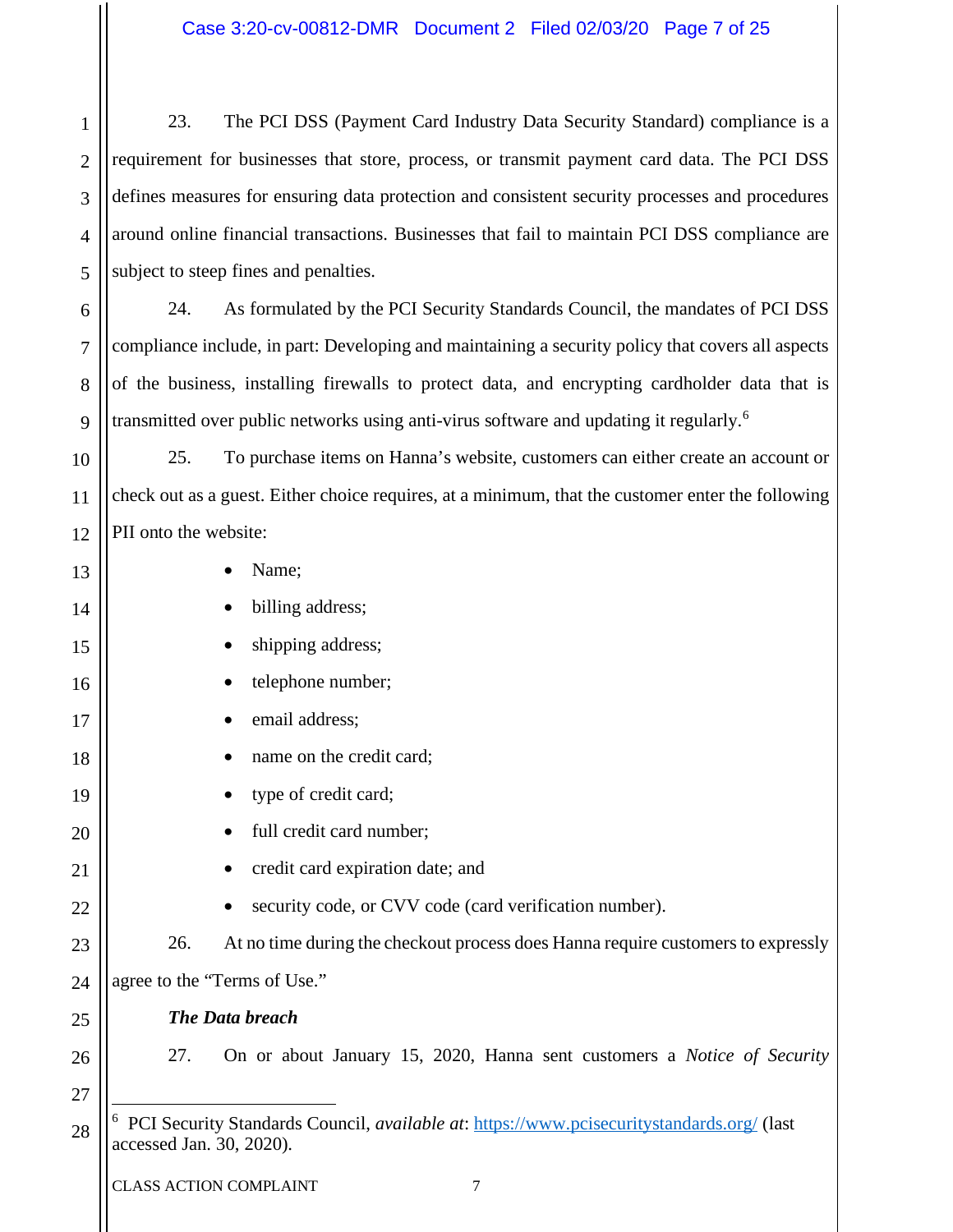<span id="page-7-3"></span><span id="page-7-2"></span><span id="page-7-1"></span><span id="page-7-0"></span>

|                      | Case 3:20-cv-00812-DMR  Document 2  Filed 02/03/20  Page 8 of 25                                                                                                                                                                                                                                                                                                                 |  |  |  |
|----------------------|----------------------------------------------------------------------------------------------------------------------------------------------------------------------------------------------------------------------------------------------------------------------------------------------------------------------------------------------------------------------------------|--|--|--|
| $\mathbf{1}$         | Incident. <sup>7</sup> Hanna's President and CEO, Mike Edwards, informed the recipients of the notice that:                                                                                                                                                                                                                                                                      |  |  |  |
| $\overline{2}$       | <b>WHAT HAPPENED</b>                                                                                                                                                                                                                                                                                                                                                             |  |  |  |
| 3                    | Law enforcement recently notified Hanna Andersson that it had obtained evidence<br>indicating that an unauthorized third party had accessed information entered on                                                                                                                                                                                                               |  |  |  |
| 4                    | Hanna Andersson's website during purchases made between September 16 and<br>November 11, 2019[]                                                                                                                                                                                                                                                                                  |  |  |  |
| 5                    | <b>WHAT INFORMATION WAS INVOLVED</b>                                                                                                                                                                                                                                                                                                                                             |  |  |  |
| 6<br>7               | The incident potentially involved information submitted during the final purchase<br>process on our website, www.hannaandersson.com, including name, shipping                                                                                                                                                                                                                    |  |  |  |
| 8                    | address, billing address, payment card number, CVV code, and expiration date. <sup>8</sup>                                                                                                                                                                                                                                                                                       |  |  |  |
|                      | 28.<br>On that same day, January 15, 2020, Hanna's counsel at Perkins Coie in Seattle,                                                                                                                                                                                                                                                                                           |  |  |  |
| 9                    | Washington, mailed a different Notification of Security Incident to the Attorneys General of the                                                                                                                                                                                                                                                                                 |  |  |  |
| 10                   | states where affected customers reside, including California. <sup>9</sup> That notice included as an                                                                                                                                                                                                                                                                            |  |  |  |
| 11                   | enclosure a sample of the notice that was sent to customers that same day. <sup>10</sup>                                                                                                                                                                                                                                                                                         |  |  |  |
| 12                   | 29.<br>In the notice sent to the Attorneys General, there was much more information:                                                                                                                                                                                                                                                                                             |  |  |  |
| 13<br>14<br>15<br>16 | On December 5, 2019, law enforcement informed Hanna Andersson that credit<br>cards used on its website were available for purchase on a dark web site.<br>Hanna Andersson immediately launched an investigation. The investigation has<br>confirmed that Hanna Andersson's third-party ecommerce platform,<br>Salesforce Commerce Cloud, was infected with malware that may have |  |  |  |
| 17<br>18             | scraped information entered by customers into the platform during the<br>purchase process. The earliest potential date of compromise identified by forensic<br>investigators is September 16, 2019, and the malware was removed on November<br>11, 2019.                                                                                                                         |  |  |  |
| 19                   | Hanna Andersson is cooperating with law enforcement and the payment card                                                                                                                                                                                                                                                                                                         |  |  |  |
| 20                   | brands in their investigation of and response to the incident. It has taken steps to<br>re-secure the online purchasing platform on its website and to further harden it                                                                                                                                                                                                         |  |  |  |
| 21                   | against compromise, including increasing use of multi-factor authentication                                                                                                                                                                                                                                                                                                      |  |  |  |
| 22                   |                                                                                                                                                                                                                                                                                                                                                                                  |  |  |  |
| 23                   | <sup>7</sup> Hanna Andersson's Notification of Security Incident, January 15, 2020, archived by the<br>California Attorney General, available at: https://oag.ca.gov/system/files/Hanna Multi-                                                                                                                                                                                   |  |  |  |
| 24                   | State%20Master_Rev1.pdf (last accessed Jan. 29, 2019).<br>$8$ Id.                                                                                                                                                                                                                                                                                                                |  |  |  |
| 25                   | Hanna Andersson's Notification of Security Incident to the Washington Attorney General,                                                                                                                                                                                                                                                                                          |  |  |  |
| 26                   | January 15, 2020, available at: https://agportal-<br>s3bucket.s3.amazonaws.com/uploadedfiles/Another/Supporting_Law_Enforcement/HannaAnd                                                                                                                                                                                                                                         |  |  |  |
| 27                   | erssonLLC.2020-01-15.pdf (last accessed Jan. 29, 2019).<br>10<br>Hanna Andersson's Notification of Security Incident to the California Attorney General, in                                                                                                                                                                                                                      |  |  |  |
| 28                   | part, January 15, 2020, <i>available at:</i> https://oag.ca.gov/system/files/Hanna_Multi-<br>State%20Master_Rev1.pdf (last accessed Jan. 29, 2019).                                                                                                                                                                                                                              |  |  |  |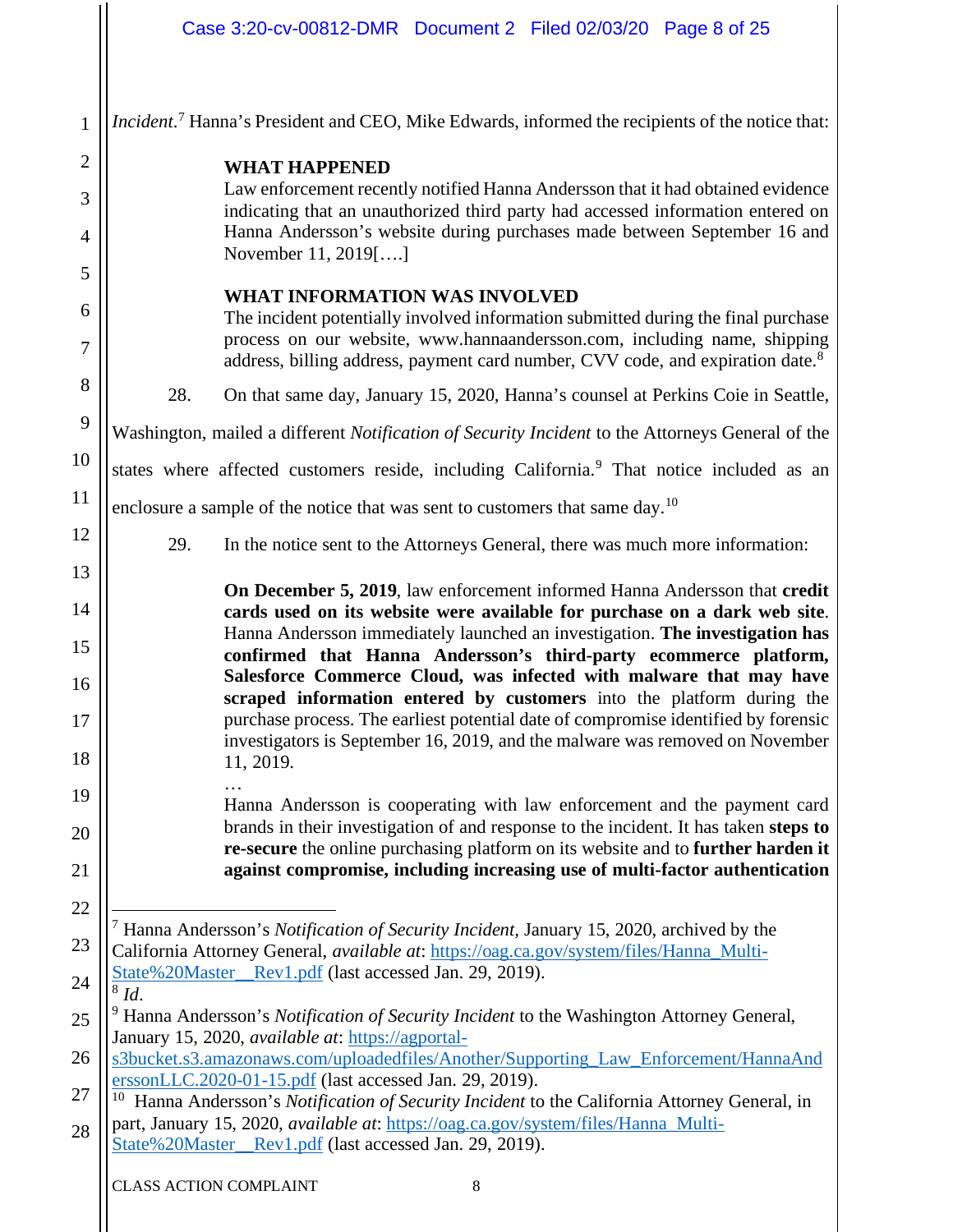#### **and enhanced system monitoring** (emphasis added).

30. The notice sent to Attorneys General states that law enforcement did not inform Hanna about its customers' credit cards being offered for sale on the "dark web" until December 5, 2019. At that time, Hanna "launched an investigation." The date the infecting malware was supposedly removed from Salesforce's "third-party ecommerce platform," however, was over three weeks *before* Hanna claims it found out about the breach.

31. Hanna admits it did not detect this breach on its own, nor did Salesforce notify Hanna about it – law enforcement did. How was the malware removed on November 11, 2019, without Defendants noticing it?

32. Hanna's customers' information was sold or is still for sale to criminals. This means that the breach was successful; unauthorized individuals accessed Hanna's customers' unencrypted, unredacted information, "including name, shipping address, billing address, payment card number, CVV code, and expiration date," and possibly more, without alerting Defendants, then offered the "scraped" information for sale online where the FBI or similar agency ran across it on or about December 5, 2020.

33. Around the same time the malware was supposedly removed from Salesforce's ecommerce platform, Hanna posted a job opening on LinkedIn for a "Director of Cyber Security," indicating that the company may not have had an adequate internal security lead that could monitor the website's systems or implement safeguards.<sup>[11](#page-8-0)</sup> In the job description, Hanna's Director of Cyber Security would be "responsible for safeguarding all systems end points and network infrastructure from all forms of intrusion," and serving as a "primary point of contact concerning any cyber-attack activity and deal with any such incidents promptly and efficiently minimizing any reoccurrence."

34. During the time Hanna admits malware infected its Salesforce ecommerce platform and hackers were "scraping" customers' PII, and almost six weeks before Hanna "launched an investigation," the Portland, Oregon FBI office (located in the same city as

<span id="page-8-0"></span><sup>11</sup> *Hanna Andersson LinkedIn post for Director of Cyber Security*, November 2019, *available at*: [https://www.linkedin.com/jobs/view/director-of-cyber-security-at-hanna-andersson-](https://www.linkedin.com/jobs/view/director-of-cyber-security-at-hanna-andersson-1518266875/)[1518266875/](https://www.linkedin.com/jobs/view/director-of-cyber-security-at-hanna-andersson-1518266875/) (last accessed January 28, 2020).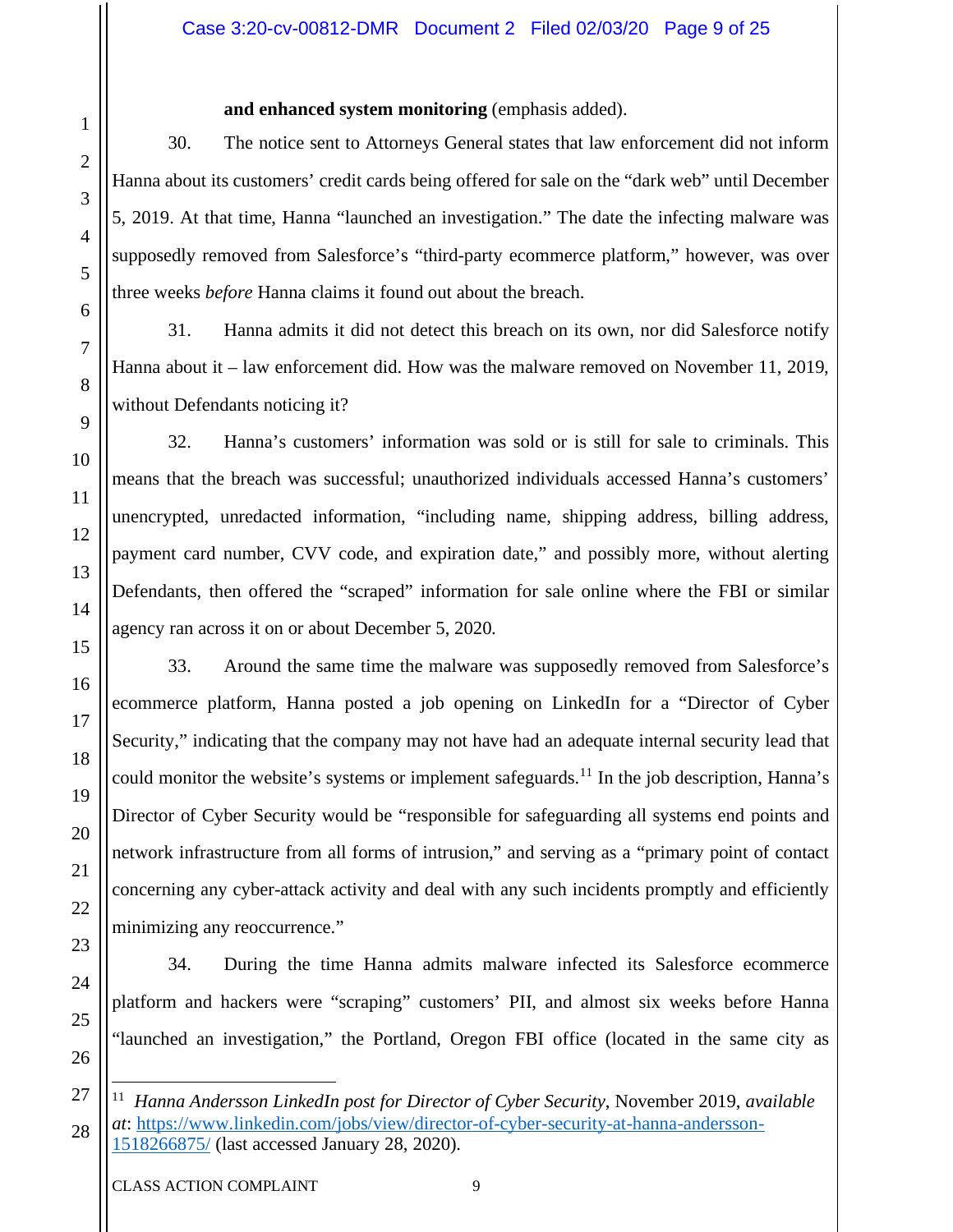|                | Case 3:20-cv-00812-DMR  Document 2  Filed 02/03/20  Page 10 of 25                                                                                                                                |  |  |  |  |  |
|----------------|--------------------------------------------------------------------------------------------------------------------------------------------------------------------------------------------------|--|--|--|--|--|
| 1              | Defendant) issued a warning to companies about this exact type of fraud.                                                                                                                         |  |  |  |  |  |
| $\overline{2}$ | 35.<br>In the FBI's Oregon FBI Tech Tuesday: Building a Digital Defense Against E-                                                                                                               |  |  |  |  |  |
| 3              | Skimming, dated October 22, 2019, the agency stated:                                                                                                                                             |  |  |  |  |  |
| $\overline{4}$ | This warning is specifically targeted to businesses that take credit card                                                                                                                        |  |  |  |  |  |
| 5              | payments online. E-skimming occurs when cyber criminals inject malicious code<br>onto a website. The bad actor may have gained access via a phishing attack                                      |  |  |  |  |  |
| 6              | targeting your employees—or through a vulnerable third-party vendor attached to<br>your company's server. <sup>12</sup>                                                                          |  |  |  |  |  |
| 7              | 36.<br>The FBI gave some stern advice to companies like Hanna:                                                                                                                                   |  |  |  |  |  |
| 8              | Here's what businesses and agencies can do to protect themselves:                                                                                                                                |  |  |  |  |  |
| 9              | Update and patch all systems with the latest security software. Anti-                                                                                                                            |  |  |  |  |  |
| 10             | virus and anti-malware need to be up-to-date and firewalls strong.<br>Change default login credentials on all systems.                                                                           |  |  |  |  |  |
| 11<br>12       | Educate employees about safe cyber practices. Most importantly, do<br>not click on links or unexpected attachments in messages.                                                                  |  |  |  |  |  |
| 13             | Segregate and segment network systems to limit how easily cyber<br>$\bullet$<br>criminals can move from one to another.                                                                          |  |  |  |  |  |
| 14             | 37.<br>But neither Salesforce nor Hanna apparently took this advice as hackers were                                                                                                              |  |  |  |  |  |
| 15             | actively scraping customers' PII off their website – until November 11, 2019 at the earliest.                                                                                                    |  |  |  |  |  |
| 16             | Web scraping or skimming data breaches are commonly made possible through a<br>38.                                                                                                               |  |  |  |  |  |
| 17             | vulnerability in a website or its backend content management system. Defendants did not use                                                                                                      |  |  |  |  |  |
| 18             | reasonable security procedures and practices appropriate to the nature of the sensitive                                                                                                          |  |  |  |  |  |
| 19             | information they were collecting, causing customers' PII to be exposed for sale on the dark web.                                                                                                 |  |  |  |  |  |
| 20             | <b>Scraping and E-Skimming Breaches</b>                                                                                                                                                          |  |  |  |  |  |
| 21             | Magecart is a loose affiliation of hacker groups responsible for skimming<br>39.                                                                                                                 |  |  |  |  |  |
| 22             | payment card attacks on various companies, including British Airways and Ticketmaster back in                                                                                                    |  |  |  |  |  |
| 23             | 2018. <sup>13</sup> Typically, these hackers insert virtual credit card skimmers or scrapers (also known as                                                                                      |  |  |  |  |  |
| 24             | <i>formjacking</i> ) into a web application (usually the shopping cart), and proceed to scrape credit card                                                                                       |  |  |  |  |  |
| 25             |                                                                                                                                                                                                  |  |  |  |  |  |
| 26             | Exhibit 2 (Oregon FBI Tech Tuesday_ Building a Digital Defense Against E-Skimming -<br>12                                                                                                        |  |  |  |  |  |
| 27             | FBI.pdf).<br><sup>13</sup> Magecart Hits 80 Major eCommerce Sites in Card-Skimming Bonanza, Threatpost, Aug. 28,<br>2019, available at: https://threatpost.com/magecart-ecommerce-card-skimming- |  |  |  |  |  |
| 28             |                                                                                                                                                                                                  |  |  |  |  |  |

<span id="page-9-1"></span><span id="page-9-0"></span>[bonanza/147765/](https://threatpost.com/magecart-ecommerce-card-skimming-bonanza/147765/) (last accessed Jan. 30, 2020).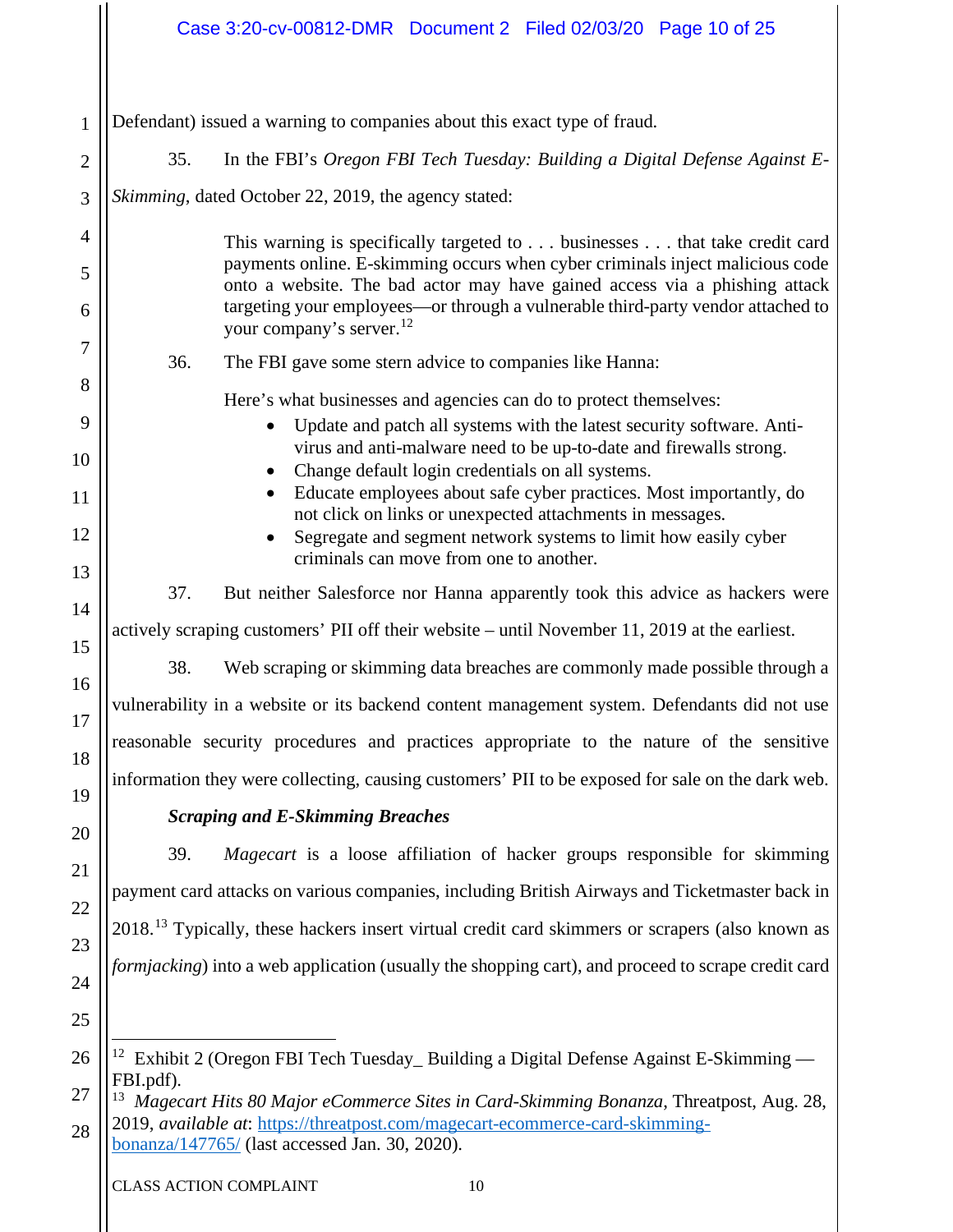information to sell on the dark web. $14$ 

1

2

3

4

5

6

7

8

9

10

11

12

13

14

15

16

17

18

19

20

<span id="page-10-0"></span>21

<span id="page-10-1"></span>22

23

40. The hackers target what they refer to as the *fullz*; a term used by criminals to refer to stealing the full primary account number, card holder contact information, credit card number, CVC code and expiration date. The *fullz* is exactly what Hanna admits the malware infecting Salesforce's platform scraped.

41. These cyber-attacks exploit weaknesses in the code of the ecommerce platform, without necessarily comprising the victim website's network or server.<sup>[15](#page-10-1)</sup> These attacks have targeted third-party payment processors, like Salesforce, but the attack on British Airways in 2018 was far more tailored to the company's particular infrastructure.<sup>[16](#page-10-2)</sup>

42. Magecart and these scraping breaches are not new: RiskIQ's earliest Magecart observation occurred on August 8th,  $2010$ <sup>[17](#page-10-3)</sup> Thus, the Portland FBI's October 2019 warning was not the first time Defendants' would have been made aware of this type of breach – it's been going on for almost a decade and the well-publicized and widespread attacks on British Airways and Ticketmaster, among many others in and before 2018, should have alerted Defendants to the imminent danger facing Defendants' customers.

43. Unfortunately, despite all of the publicly available knowledge of the continued compromises of PII in this manner, Defendants' approach to maintaining the privacy and security of Plaintiffs' and Class members' PII was negligent, or at the very least, Defendants' did not maintain reasonable security procedures and practices appropriate to the nature of the information to protect their customers' valuable  $\rm{PII.}^{18}$  $\rm{PII.}^{18}$  $\rm{PII.}^{18}$ 

<sup>14</sup> *Id*.

<sup>15</sup> *What is Magecart and was it behind the Ticketmaster and BA hacks?*, Computerworld, Sep. 18, 2018, *available at*: [https://www.computerworld.com/article/3427858/what-is-magecart](https://www.computerworld.com/article/3427858/what-is-magecart-and-was-it-behind-the-ticketmaster-and-ba-hacks-.html)[and-was-it-behind-the-ticketmaster-and-ba-hacks-.html](https://www.computerworld.com/article/3427858/what-is-magecart-and-was-it-behind-the-ticketmaster-and-ba-hacks-.html) (last accessed Jan. 30, 2020). 16 *Id*.

<span id="page-10-3"></span><span id="page-10-2"></span><sup>24</sup> 25 17 *Magecart: New Research Shows the State of a Growing Threat*, RiskIQ, Oct. 4, 2019, *available at*: [https://www.riskiq.com/blog/external-threat-management/magecart-growing](https://www.riskiq.com/blog/external-threat-management/magecart-growing-threat/)[threat/](https://www.riskiq.com/blog/external-threat-management/magecart-growing-threat/) (last accessed Jan. 30, 2020).

<span id="page-10-4"></span><sup>26</sup> 27  $18$  While skimming attacks have become more popular, the practice of hackers using legitimate online services to host their infrastructure has expanded. Researchers at Malwarebytes recently

discovered a rash of skimmers on the Heroku engagement platform, which is a PaaS run by Salesforce. This platform offers a free starter service for legitimate app developers to deploy,

<sup>28</sup> manage and scale their apps without needing to maintain their own infrastructure. Hackers are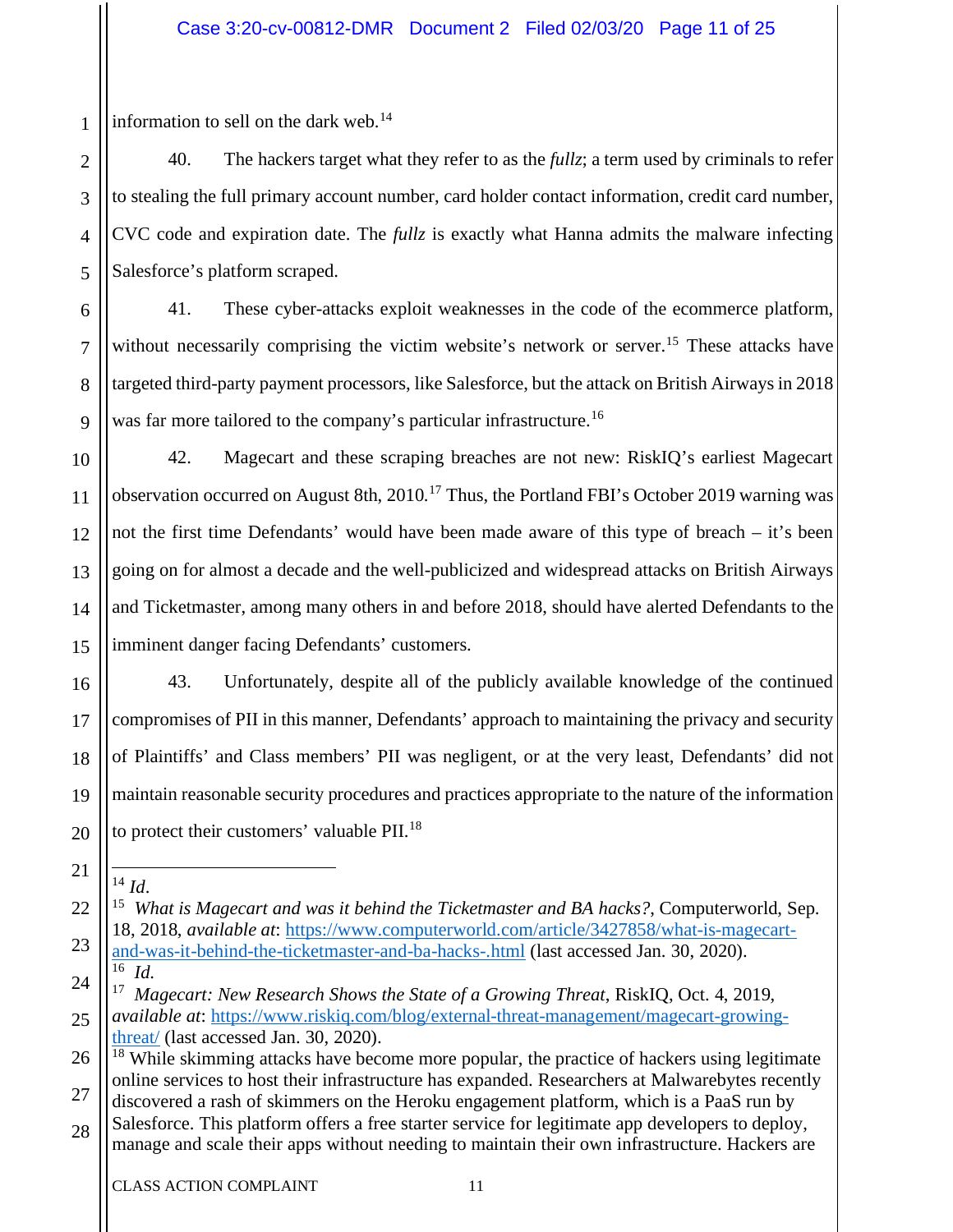# *Value of Personally Identifiable Information*

44. The PII of consumers remains of high value to criminals, as evidenced by the prices they will pay through the dark web. Numerous sources cite dark web pricing for stolen identity credentials. For example, personal information can be sold at a price ranging from \$40 to \$200, and bank details have a price range of \$50 to \$200.<sup>[19](#page-11-0)</sup> Experian reports that a stolen credit or debit card number can sell for \$5-110 on the dark web; the *fullz* sold for \$30 in 2017. [20](#page-11-1) Criminals can also purchase access to entire company data breaches from \$900 to \$4,500.<sup>[21](#page-11-2)</sup>

45. At all relevant times, Defendants knew, or reasonably should have known, of the importance of safeguarding PII and of the foreseeable consequences that would occur if its data security system was breached, including, specifically, the significant costs that would be imposed on its customers as a result of a breach.

46. Defendants were, or should have been, fully aware of the significant volume of daily credit and debit card transactions on its website – the malware infected Salesforce's platform during the lead up to Christmas 2019 – amounting to tens of thousands of payment card transactions, and thus, the significant number of individuals who would be harmed by a breach of Defendants' systems.

# 16 17

18

19

1

2

3

4

5

6

7

8

9

10

11

12

13

14

15

# *Plaintiff's Experience*

47. Plaintiff Bernadette Barnes accessed www.hannaandersson.com from her home in Sacramento, California, on October 24, 2019, and purchased five items for a total of \$119.59.

registering free accounts on Heroku to host their skimming schemes. Malwarebytes reported its

<sup>20</sup> 21 22

findings to the Salesforce Abuse Operations team in late 2019. *There's an app for that: web skimmers found on PaaS Heroku*, Malwarebytes Labs, Dec. 4, 2019, available at:

<sup>23</sup> https://blog.malwarebytes.com/web-threats/2019/12/theres-an-app-for-that-web-skimmersfound-on-paas-heroku/ (last accessed Jan. 31, 2020).

<span id="page-11-0"></span><sup>24</sup> <sup>19</sup> *Your personal data is for sale on the dark web. Here's how much it costs, Digital Trends,* Oct. 16, 2019, *available at*: [https://www.digitaltrends.com/computing/personal-data-sold-on-](https://www.digitaltrends.com/computing/personal-data-sold-on-the-dark-web-how-much-it-costs/)

<span id="page-11-1"></span><sup>25</sup> [the-dark-web-how-much-it-costs/](https://www.digitaltrends.com/computing/personal-data-sold-on-the-dark-web-how-much-it-costs/) (last accessed Jan. 30, 2020). <sup>20</sup> *Here's How Much Your Personal Information Is Selling for on the Dark Web*, Experian, Dec.

<sup>26</sup> 6, 2017, *available at*: [https://www.experian.com/blogs/ask-experian/heres-how-much-your](https://www.experian.com/blogs/ask-experian/heres-how-much-your-personal-information-is-selling-for-on-the-dark-web/)[personal-information-is-selling-for-on-the-dark-web/](https://www.experian.com/blogs/ask-experian/heres-how-much-your-personal-information-is-selling-for-on-the-dark-web/) (last accessed Jan. 30, 2020).

<span id="page-11-2"></span><sup>27</sup> <sup>21</sup> *In the Dark*, VPNOverview, 2019, *available at*:

<sup>28</sup> <https://vpnoverview.com/privacy/anonymous-browsing/in-the-dark/> (last accessed Jan. 30, 2020).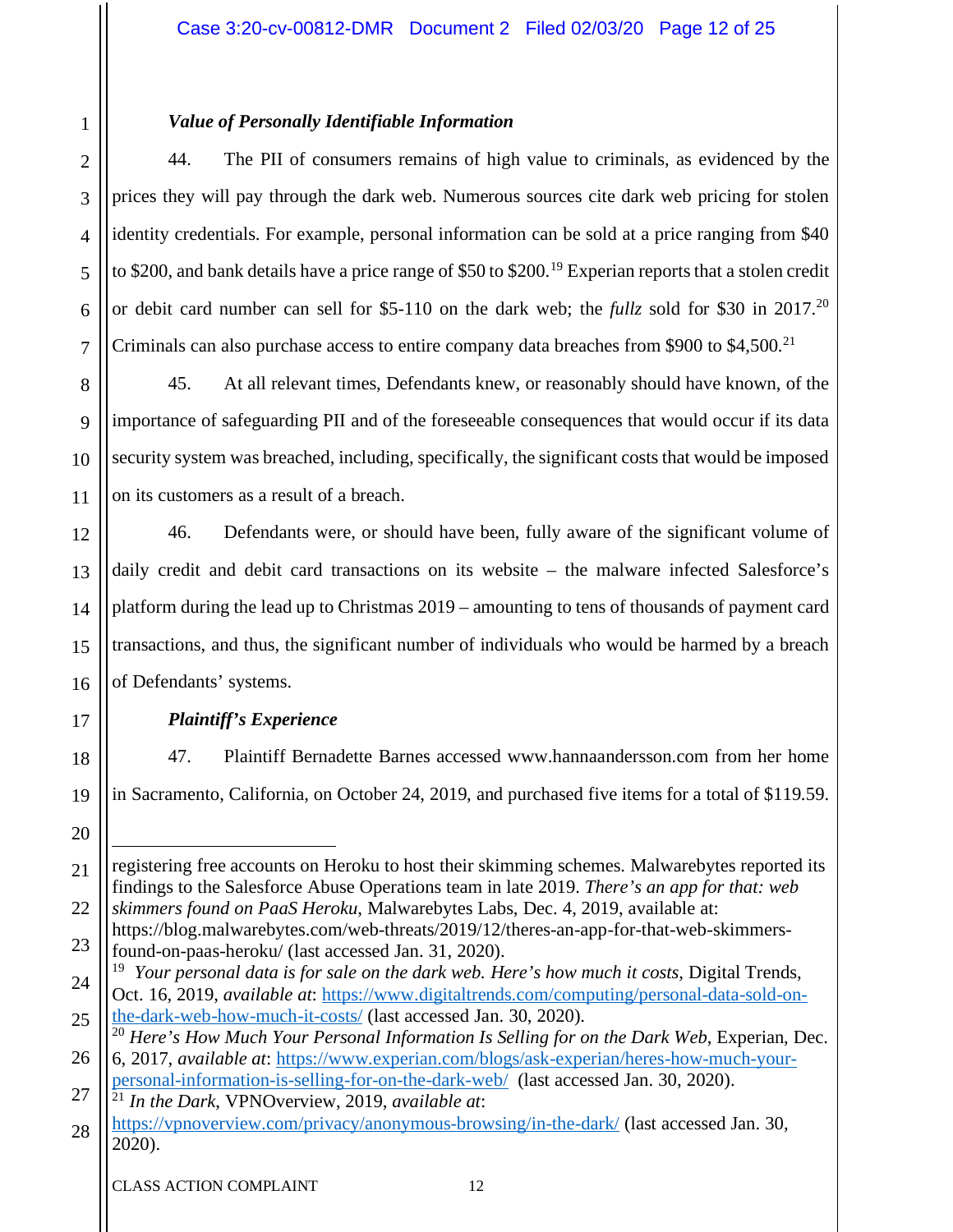#### Case 3:20-cv-00812-DMR Document 2 Filed 02/03/20 Page 13 of 25

48. Ms. Barnes made these purchases through her Hanna account. On the payment platform, Ms. Barnes entered her PII: name, billing and shipping addresses, payment card type and full number, CVV code, credit card expiration date, and email address. During this transaction, Ms. Barnes was never asked to "agree" to "Terms of Use."

49. At 8:37 pm on the same day, Hanna emailed confirmation of the purchases to Ms. Barnes, and the items were delivered 7-10 days later.

50. Ms. Barnes received the January 15, 2020 *Notice of Security Incident* from Hanna's President and CEO, Mike Edwards, on or about January 20, 2020. She did not receive the *Notice of Security Incident* sent by Hanna to Attorneys General.

51. As a result of the notice, Ms. Barnes spent time dealing with the consequences of the data breach, which includes time spent reviewing the account compromised by the breach, contacting her credit card company, exploring credit monitoring options, and self-monitoring her accounts.

52. Knowing that the hacker stole her PII, and that her PII may be available for sale on the dark web, has caused Ms. Barnes anxiety. Ms. Barnes is now greatly concerned about credit card theft and identity theft in general. This breach has given Ms. Barnes hesitation about shopping with Hanna, and shopping on other online websites.

53. Now, due to Defendants' misconduct and the resulting data breach, hackers obtained her PII at no compensation to Plaintiff whatsoever. That is money lost for Plaintiff, and money gained for the hackers, who could sell the PII for at least \$15 on the dark web.

# 21

1

2

3

4

5

6

7

8

9

10

11

12

13

14

15

16

17

18

19

20

22

23

24

25

26

27

#### **V. CLASS ALLEGATIONS**

54. Plaintiff re-alleges and incorporates by reference herein all of the allegations contained in paragraphs 1 through 53.

55. Plaintiff brings this nationwide class action pursuant to Rule 23(b)(2), 23(b)(3), and 23(c)(4) of the Federal Rules of Civil Procedure, individually and on behalf of all members of the following class: **All individuals whose PII was compromised in the data breach announced by Hanna Andersson on January 15, 2020 (the "Nationwide Class").**

28

56. The California Class is initially defined as follows: **All persons residing in**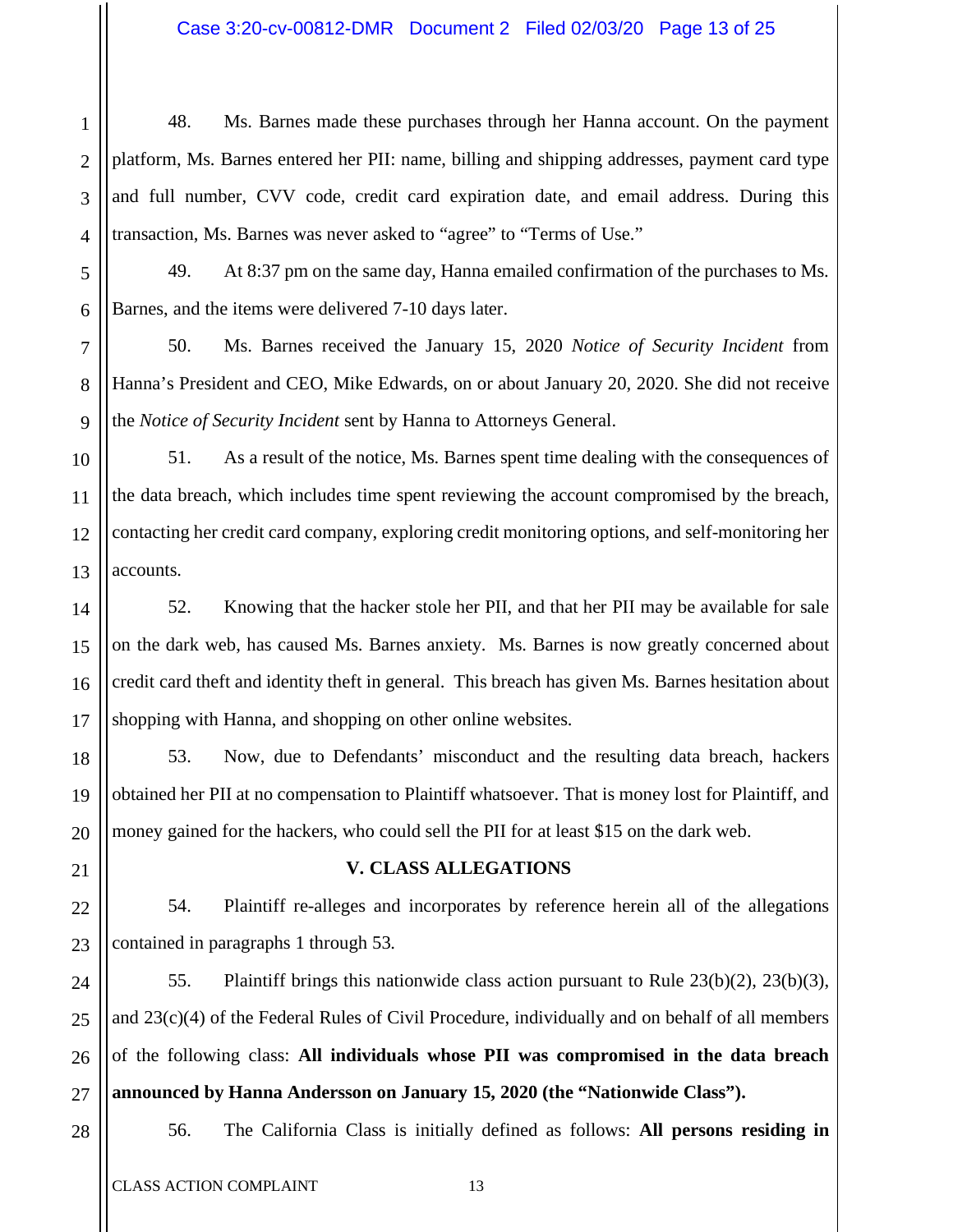#### 1 **California whose PII was compromised in the data breach announced by Hanna Andersson on January 15, 2020 (the "California Class").**

57. Excluded from the Class are the following individuals and/or entities: Defendants and its parents, subsidiaries, affiliates, officers and directors, current or former employees, and any entity in which Defendants have a controlling interest; all individuals who make a timely election to be excluded from this proceeding using the correct protocol for opting out; any and all federal, state or local governments, including but not limited to their departments, agencies, divisions, bureaus, boards, sections, groups, counsels and/or subdivisions; and all judges assigned to hear any aspect of this litigation, as well as their immediate family members.

58. Plaintiff reserves the right to modify or amend the definition of the proposed Class before the Court determines whether certification is appropriate.

59. **Numerosity**: The Classes are so numerous that joinder of all members is impracticable. Defendants have identified thousands of customers whose PII may have been improperly accessed in the data breach, including approximately over 10,000 in California alone, and the Classes are apparently identifiable within Defendants' records.

60. **Commonality**: Questions of law and fact common to the Classes exist and predominate over any questions affecting only individual Class members. These include:

- a. Whether and when Defendants actually learned of the data breach and whether its response was adequate;
- b. Whether Defendants owed a duty to the Class to exercise due care in collecting, storing, safeguarding and/or obtaining their PII;
- c. Whether Defendants breached that duty;
- d. Whether Defendants implemented and maintained reasonable security procedures and practices appropriate to the nature of storing Plaintiff's and Class members' PII;
- e. Whether Defendants acted negligently in connection with the monitoring and/or protecting of Plaintiff's and Class members' PII;

f. Whether Defendants knew or should have known that they did not employ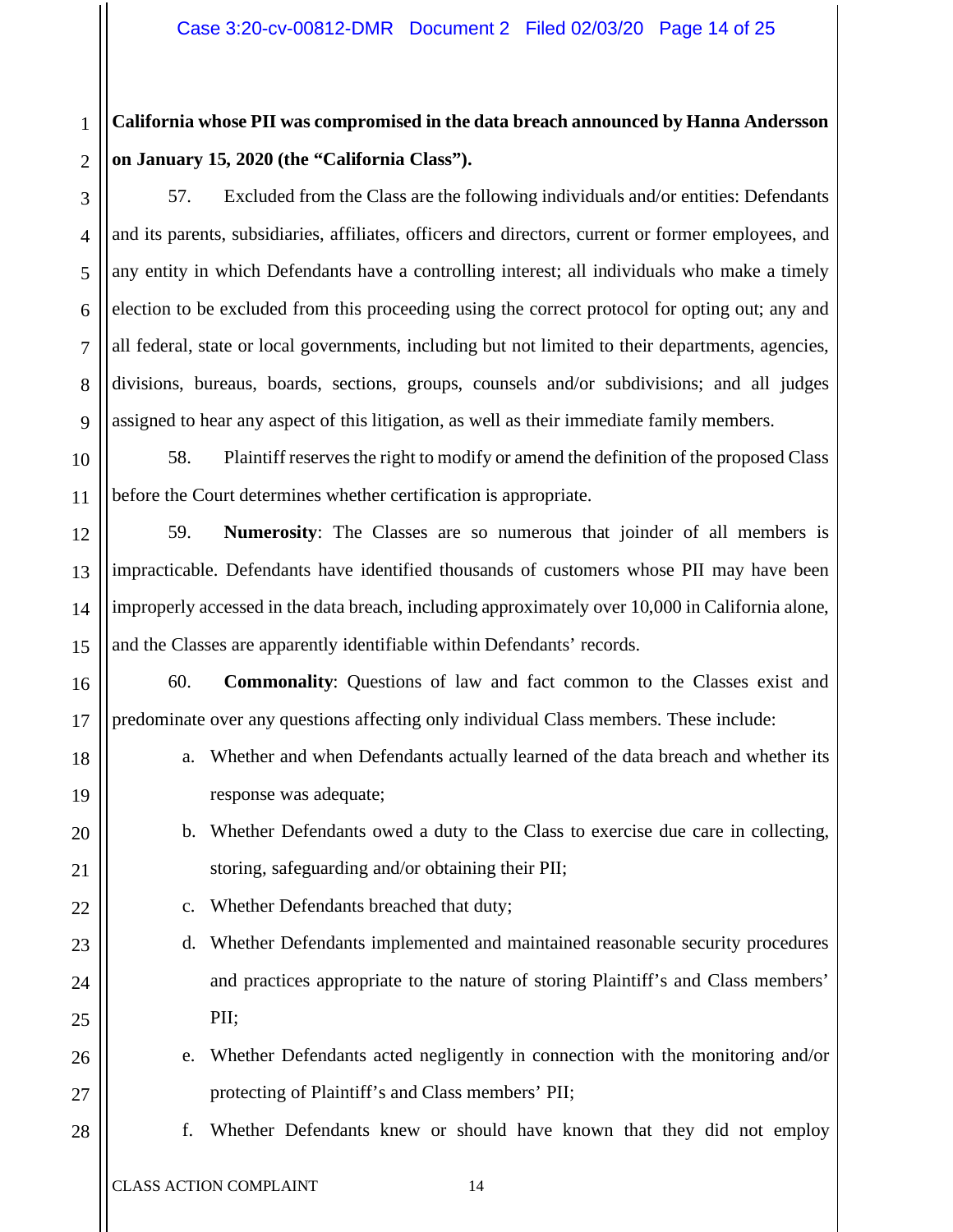1 2 3 4 5 6 7 8 9 10 11 12 13 14 15 16 17 18 19 20 21 22 23 24 25 reasonable measures to keep Plaintiff's and Class members' PII secure and prevent loss or misuse of that PII; g. Whether Defendants adequately addressed and fixed the vulnerabilities which permitted the data breach to occur; h. Whether Defendants caused Plaintiff and Class members damages; i. Whether Defendants violated the law by failing to promptly notify class members that their PII had been compromised; j. Whether Plaintiff and the other Class members are entitled to credit monitoring and other monetary relief; k. Whether Defendants violated California's Deceptive and Unfair Trade Practices Act by failing to implement reasonable security procedures a practices; and l. Whether Defendants violated California's California Consumer Privacy Act by failing to maintain reasonable security procedures and practices appropriate to the nature of the PII. 61. **Typicality**: Plaintiff's claims are typical of those of other Class members because all had their PII compromised as a result of the data breach, due to Defendants' misfeasance. 62. **Adequacy**: Plaintiff will fairly and adequately represent and protect the interests of the Class members. Plaintiff's Counsel are competent and experienced in litigating privacyrelated class actions. 63. **Superiority and Manageability**: Under 23(b)(3), a class action is superior to other available methods for the fair and efficient adjudication of this controversy since joinder of all the members of the Class is impracticable. Individual damages for any individual Class member are likely to be insufficient to justify the cost of individual litigation, so that in the absence of class treatment, Defendants' misconduct would go unpunished. Furthermore, the adjudication of this controversy through a class action will avoid the possibility of inconsistent

26 27 28 and potentially conflicting adjudication of the asserted claims. There will be no difficulty in the management of this action as a class action. The Terms of Service for Salesforce requires application of California law.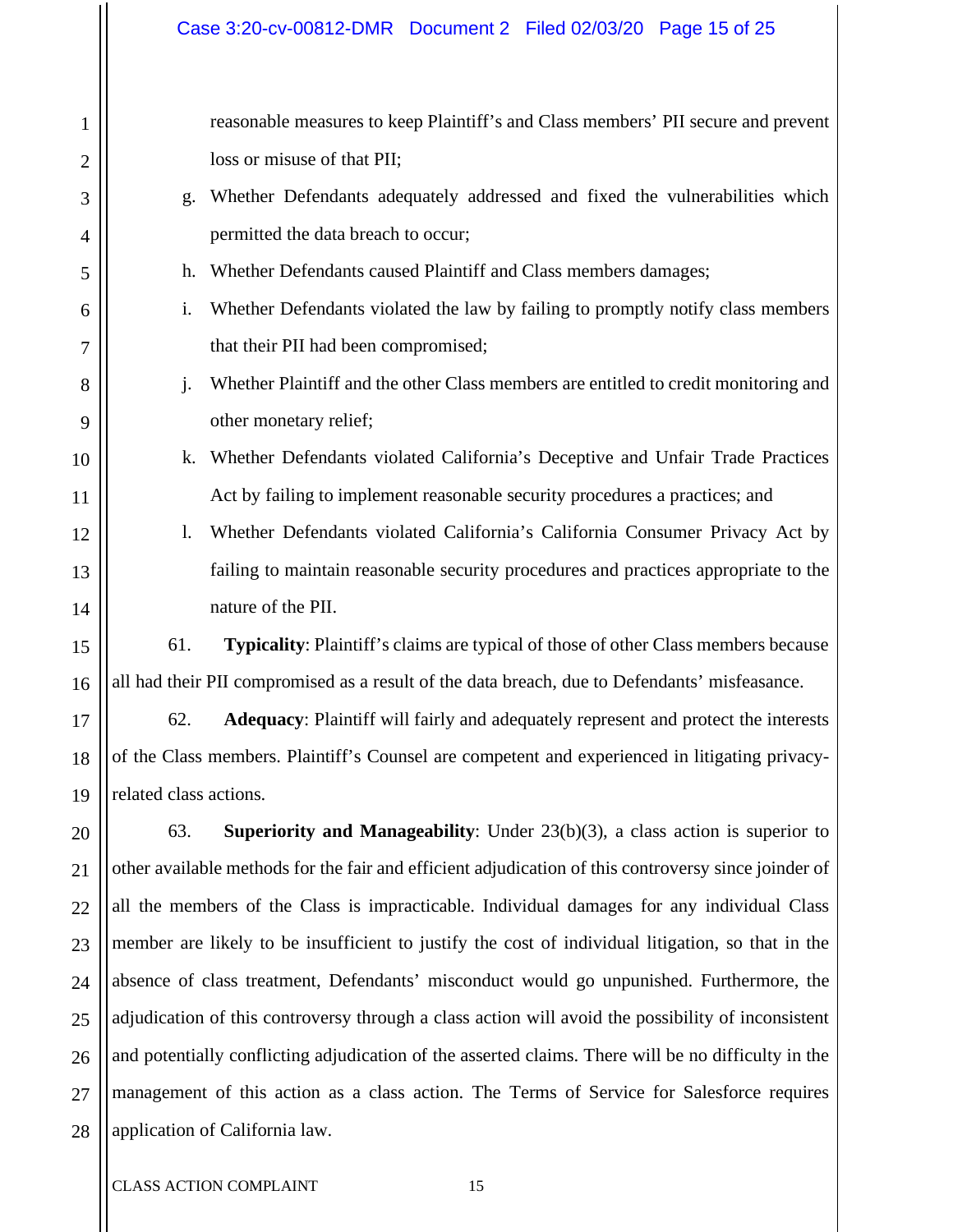2 3 4 64. Class certification is also appropriate under Fed. R. Civ. P.  $23(a)$  and (b)(2) because Defendants have acted or refused to act on grounds generally applicable to the Class, so that final injunctive relief or corresponding declaratory relief is appropriate as to the Class as a whole.

65. Likewise, particular issues under Rule 23(c)(4) are appropriate for certification because such claims present only particular, common issues, the resolution of which would advance the disposition of this matter and the parties' interests therein. Such particular issues include, but are not limited to:

- a. Whether Defendants owed a legal duty to Plaintiff and the Class members to exercise due care in collecting, storing, using, and safeguarding their PII;
- b. Whether Defendants breached a legal duty to Plaintiff and the Class members to exercise due care in collecting, storing, using, and safeguarding their PII;
- c. Whether Defendants failed to comply with their own policies and applicable laws, regulations, and industry standards relating to data security;
- d. Whether Defendants failed to implement and maintain reasonable security procedures and practices appropriate to the nature and scope of the information compromised in the data breach; and
- e. Whether Class members are entitled to actual damages, credit monitoring or other injunctive relief, and/or punitive damages as a result of Defendants' wrongful conduct.

# **COUNT I (Negligence) (On Behalf of Plaintiff and the Nationwide Class)**

66. Plaintiff re-alleges and incorporates by reference herein all of the allegations contained in paragraphs 1 through 53.

67. Defendants owed a duty to Plaintiff and Class members to exercise reasonable care in obtaining, using, and protecting their PII from unauthorized third parties.

27 28 68. The legal duties owed by Defendants to Plaintiff and Class members include, but are not limited to the following:

1

5

6

7

8

9

10

11

12

13

14

15

16

17

18

19

20

21

22

23

24

25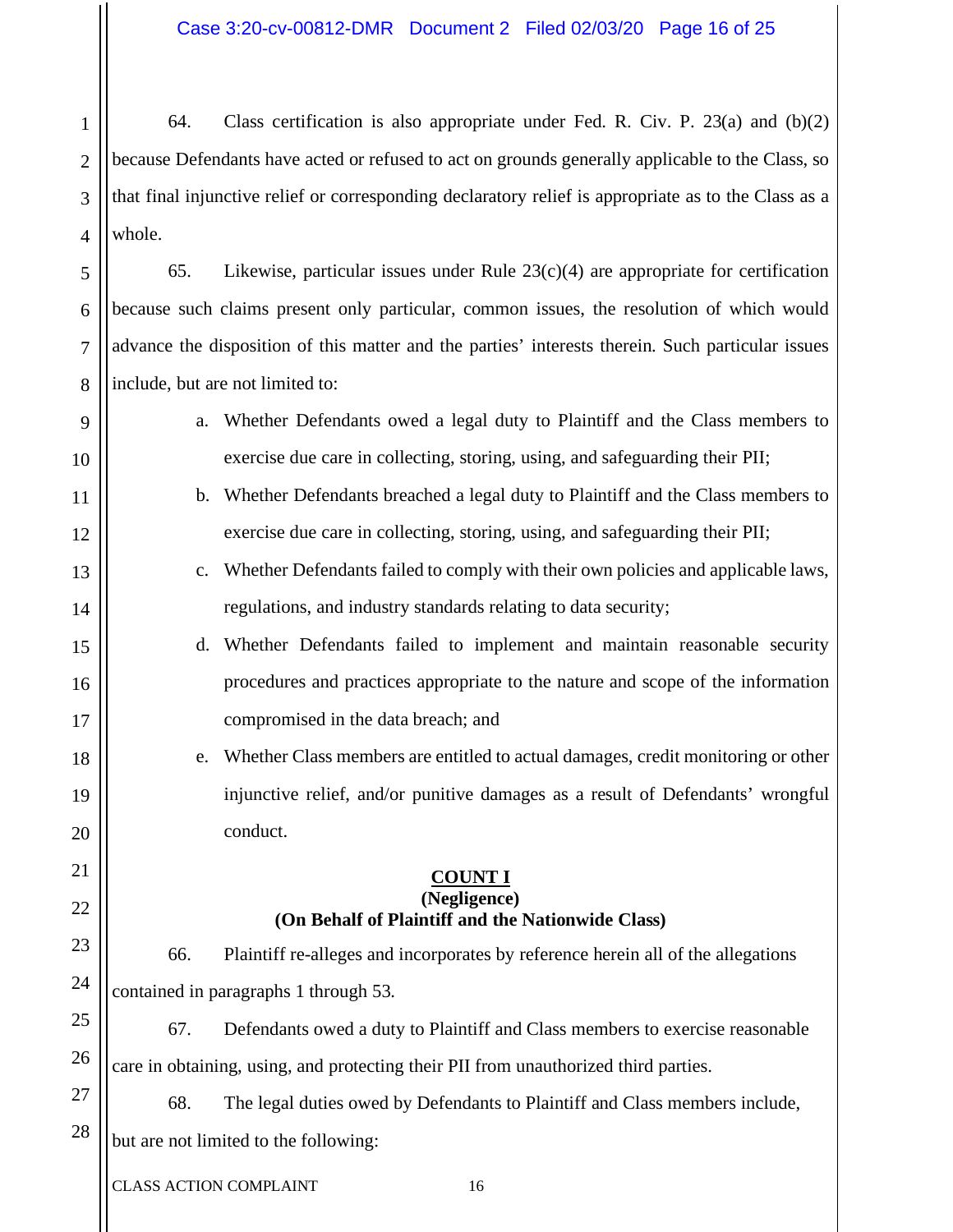a. To exercise reasonable care in obtaining, retaining, securing, safeguarding, deleting, and protecting the PII of Plaintiff and Class members in its possession;

b. To protect PII of Plaintiff and Class members in its possession using reasonable and adequate security procedures that are compliant with industry-standard practices; and

c. To implement processes to quickly detect a data breach and to timely act on warnings about data breaches, including promptly notifying Plaintiff and Class members of the data breach.

69. In addition, Cal. Civ. Code §1798.81.5 requires Defendants to take reasonable steps and employ reasonable methods of safeguarding the PII of Class members who are California residents.

70. Defendants' duty to use reasonable data security measures also arose under Section 5 of the Federal Trade Commission Act ("FTC Act"), 15 U.S.C. § 45(a), which prohibits "unfair . . . practices in or affecting commerce," including, as interested and enforced by the FTC, the unfair practices of failing to use reasonable measures to protect PII by companies such as Defendants.

17 18 19 20 71. Various FTC publications and data security breach orders further form the basis of Defendants' duty.<sup>[22](#page-16-0)</sup> Plaintiff and Class members are consumers under the FTC Act. Defendants violated Section 5 of the FTC Act by failing to use reasonable measures to protect PII and not complying with industry standards.

72. Defendants breached its duties to Plaintiff and Class members. Defendants knew or should have known the risks of collecting and storing PII and the importance of maintaining secure systems, especially in light of the facts that "scraping" hacks were surging in 2018 and on the rise in 2019, and the FBI issued its October 2019 warning right under Defendants' noses during the breach.

25 26 27

21

22

23

24

1

2

3

4

5

6

7

8

9

10

11

12

13

14

15

16

<span id="page-16-0"></span><sup>28</sup> 22 *See, e.g., Data Protection: Actions taken by Equifax and Federal Agencies in Response to the 2017 Breach*, UNITED STATES GOVERNMENT ACCOUNTABILITY OFFICE (Aug. 30, 2019), *available at*: <https://www.gao.gov/products/GAO-18-559> (regarding the Equifax data breach)(last accessed Jan. 30, 2020).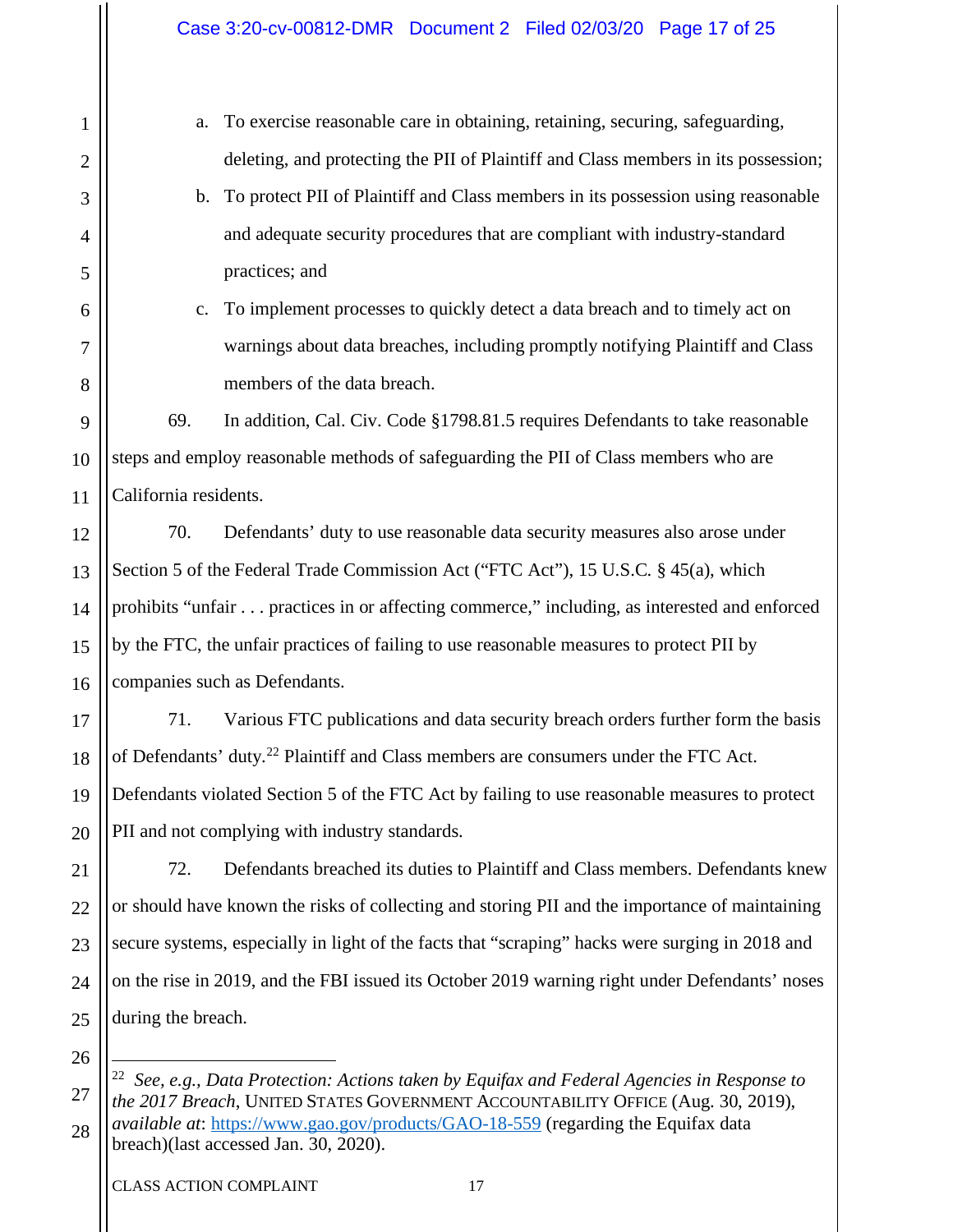Case 3:20-cv-00812-DMR Document 2 Filed 02/03/20 Page 18 of 25

73. Defendants knew or should have known that its security practices did not adequately safeguard Plaintiff's and the other Class members' PII, including, but not limited to, the failure to detect the malware infecting Defendants' ecommerce platform from at least September 16 to November 11, 2019.

5 6 7 8 9 10 74. Through Defendants' acts and omissions described in this Complaint, including Defendants' failure to provide adequate security and its failure to protect the PII of Plaintiff and the Class from being foreseeably captured, accessed, exfiltrated, stolen, disclosed, accessed, and misused, Defendants unlawfully breached its duty to use reasonable care to adequately protect and secure Plaintiff's and Class members' PII during the period it was within Defendants' possession and control.

11 12 75. Defendants breached the duties it owes to Plaintiff and Class members in several ways, including:

- a. Failing to implement adequate security systems, protocols, and practices sufficient to protect customers' PII and thereby creating a foreseeable risk of harm;
- b. Failing to comply with the minimum industry data security standards during the period of the data breach (*e.g.,* Hanna claims its website is PCI DSS compliant and uses SSL/TLS technology to encrypt customers' order information, such as name, address, and credit card number, during data transmission, but that did not occur here);

c. Failing to act despite knowing or having reason to know that Defendants' systems were vulnerable to E-skimming or similar attacks (*e.g.*, the steps Hanna is taking in response to this data breach "to re-secure the online purchasing platform . . . and to further harden it against compromise, including increasing use of multi-factor authentication and enhanced system monitoring" should have been taken beforehand); and

28

1

2

3

4

13

14

15

16

17

18

19

20

21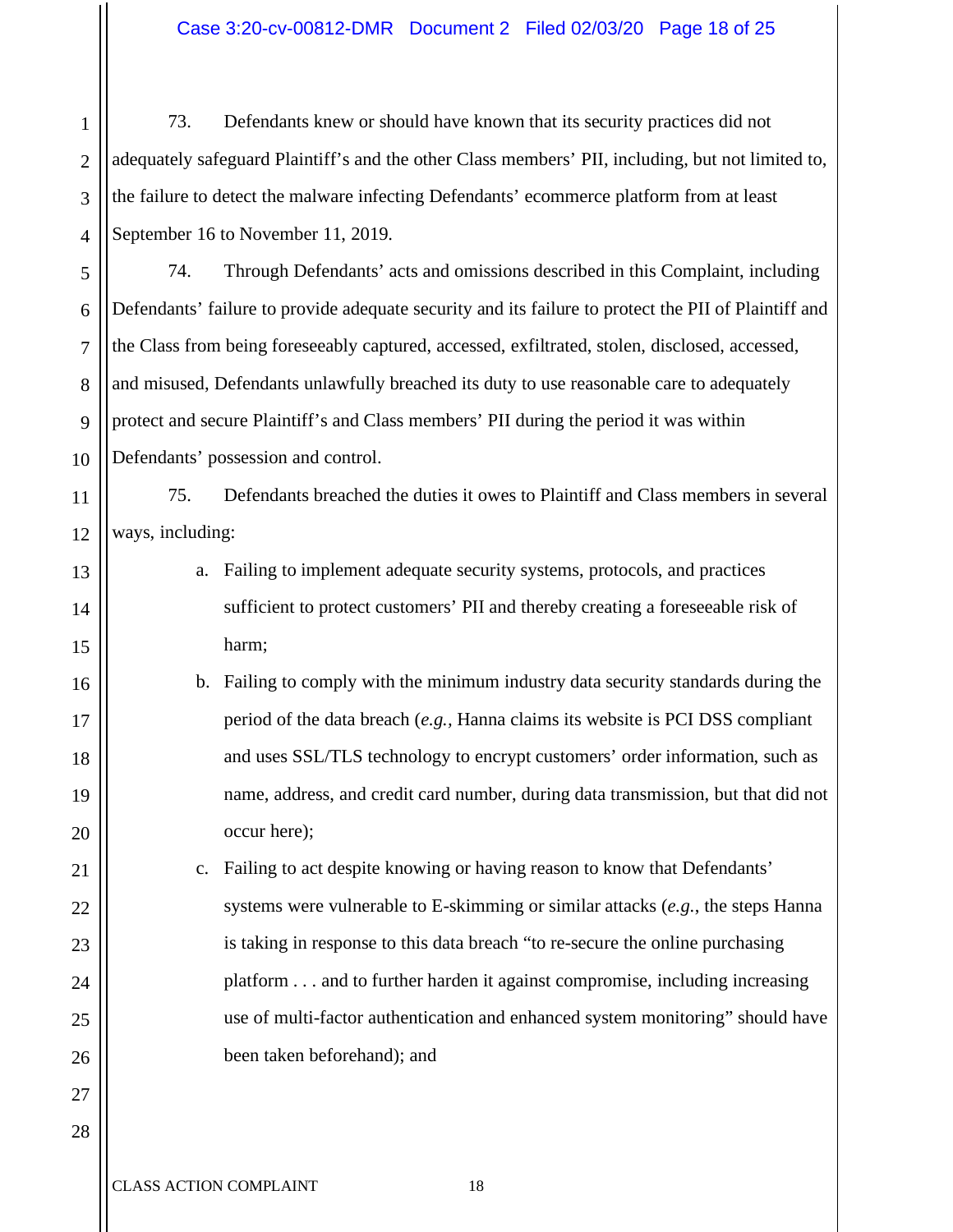d. Failing to timely and accurately disclose to customers that their PII had been improperly acquired or accessed and was available for sale to criminals on the dark web.

76. Due to Defendants' conduct, Plaintiff and Class members are entitled to credit monitoring. Credit monitoring is reasonable here. The PII taken can be used towards identity theft and other types of financial fraud against the Class members. Hackers not only "scraped" many of Hanna's customers' names from the website, they also stole customers' billing and shipping addresses, payment card numbers, CVV codes, and credit card expiration dates. They got the *fullz* – everything they need to illegally use Hanna's customers' credit cards to make illegal purchases. There is no question that this PII was taken by sophisticated cybercriminals, increasing the risks to the Class members. The consequences of identity theft are serious and long-lasting. There is a benefit to early detection and monitoring.

77. Some experts recommend that data breach victims obtain credit monitoring services for at least ten years following a data breach.<sup>[23](#page-18-0)</sup> Annual subscriptions for credit monitoring plans range from approximately \$219 to \$329 per year.

78. As a result of Defendants' negligence, Plaintiff and Class members suffered injuries that may include: (i) the lost or diminished value of PII; (ii) out-of-pocket expenses associated with the prevention, detection, and recovery from identity theft, tax fraud, and/or unauthorized use of their PII; (iii) lost opportunity costs associated with attempting to mitigate the actual consequences of the data breach, including but not limited to time spent deleting phishing email messages and cancelling credit cards believed to be associated with the compromised account; (iv) the continued risk to their PII, which remains for sale on the dark web and is in Defendant's possession, subject to further unauthorized disclosures so long as Defendants fail to undertake appropriate and adequate measures to protect the PII of customers

1

2

3

4

5

6

7

8

9

10

11

12

13

14

15

16

17

18

19

20

21

<sup>23</sup> 24 25 26

<span id="page-18-0"></span><sup>27</sup> 28  $^{23}$  In the recent Equifax data breach, for example, Equifax agreed to free monitoring of victims' credit reports at all three major credit bureaus for four years, plus \$1 million of identity theft insurance. For an additional six years, victims can opt for free monitoring, but it only monitors victims' credit reports at one credit bureau, Equifax. In addition, if a victim's child was a minor in May 2017, he or she is eligible for a total of 18 years of free credit monitoring under the same terms as for adults.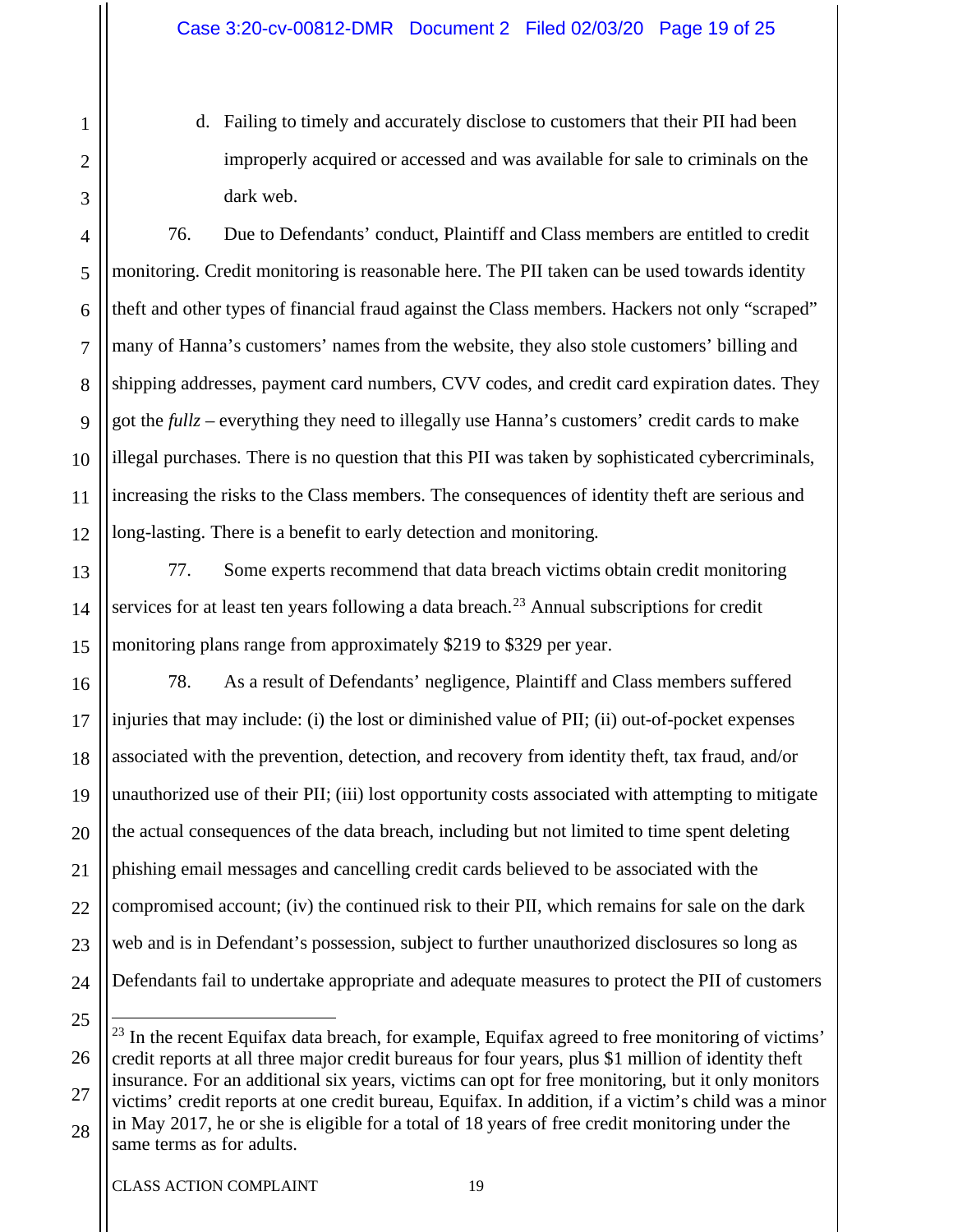1 2 3 4 and former customers in their continued possession; (v) future costs in terms of time, effort, and money that will be expended to prevent, monitor, detect, contest, and repair the impact of the PII compromised as a result of the data breach for the remainder of the lives of Plaintiff and Class members, including ongoing credit monitoring.

5 6 7 79. These injuries were reasonably foreseeable given the history of security breaches of this nature. The injury and harm that Plaintiff and the other Class members suffered was the direct and proximate result of Defendants' negligent conduct.

#### **COUNT II (Declaratory Judgment) (On Behalf of Plaintiffs and the Nationwide Class)**

80. Plaintiff re-alleges and incorporates by reference herein all of the allegations contained in paragraphs 1 through 53.

81. Defendants owe duties of care to Plaintiff and Class members which would require it to adequately secure PII.

82. Defendants still possess PII regarding Plaintiff and Class members.

83. Plaintiff and Class members' PII is still for sale on the dark web.

84. Although Defendants claim they have "taken steps to re-secure the online purchasing platform on its website and to further harden it against compromise, including increasing use of multi-factor authentication and enhanced system monitoring," there is no detail on what, if any, fixes have really occurred.

85. Plaintiff and Class members are at risk of harm due to the exposure of their PII and Defendants' failure to address the security failings that lead to such exposure.

86. There is no reason to believe that Defendants' security measures are any more adequate than they were before the breach to meet Defendants' contractual obligations and legal duties, and there is no reason to think Defendants have no other security vulnerabilities that have not yet been knowingly exploited.

87. Plaintiff, therefore, seeks a declaration that (1) each Defendant's existing security measures do not comply with its explicit or implicit contractual obligations and duties of care to provide reasonable security procedures and practices appropriate to the nature of the

8

9

10

11

12

13

14

15

16

17

18

19

20

21

22

23

24

25

26

27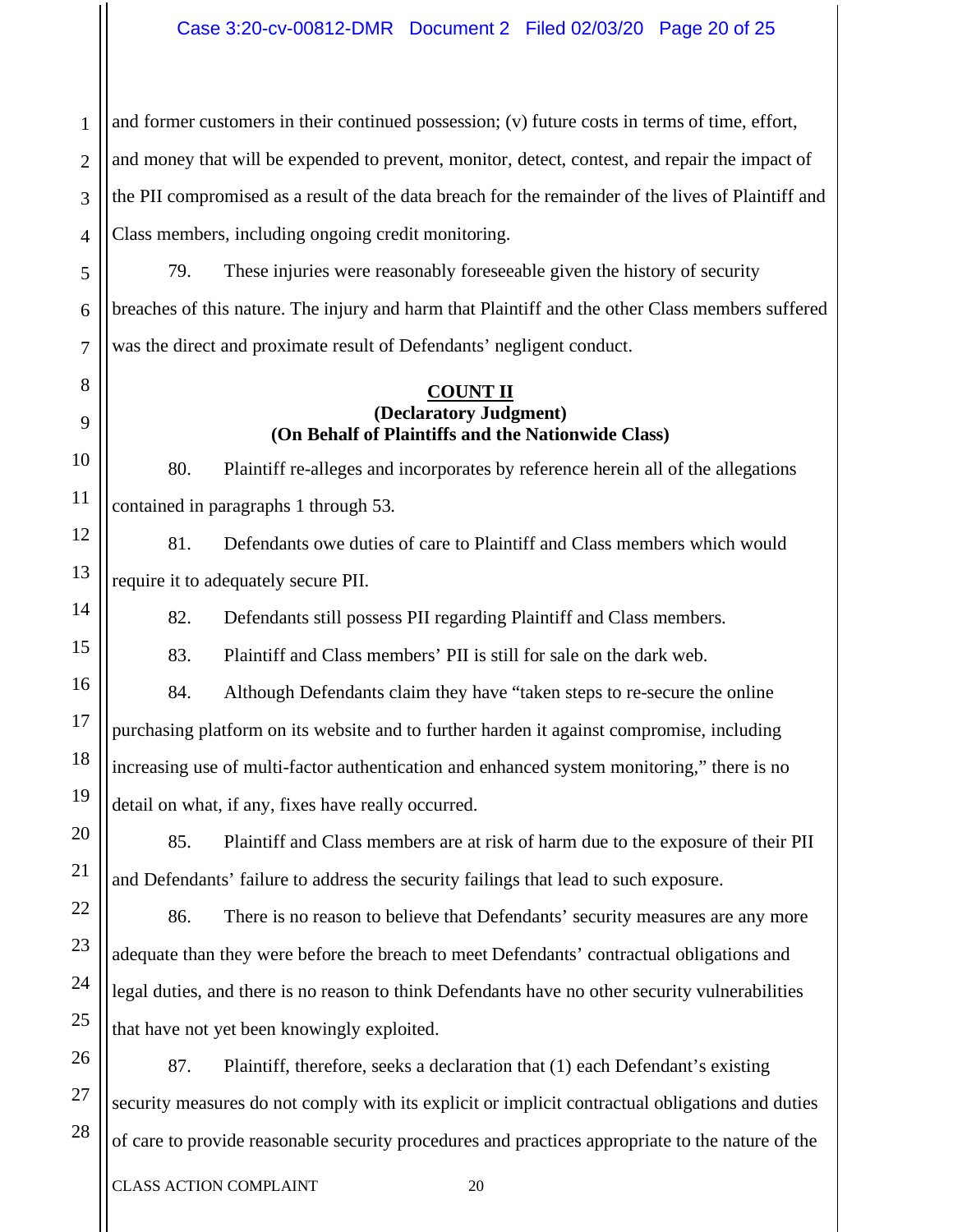# Case 3:20-cv-00812-DMR Document 2 Filed 02/03/20 Page 21 of 25

1 2 3 information to protect customers' personal information, and (2) to comply with its explicit or implicit contractual obligations and duties of care, Defendants must implement and maintain reasonable security measures, including, but not limited to:

- a. Ordering that Defendants engage third-party security auditors/penetration testers as well as internal security personnel to conduct testing, including simulated attacks, penetration tests, and audits on Defendants' systems on a periodic basis, and ordering Defendants to promptly correct any problems or issues detected by such third-party security auditors;
	- b. Ordering that Defendants engage third-party security auditors and internal personnel to run automated security monitoring;
	- c. Ordering that Defendants audit, test, and train its security personnel regarding any new or modified procedures;
	- d. Ordering that Defendants user applications be segmented by, among other things, creating firewalls and access controls so that if one area is compromised, hackers cannot gain access to other portions of Defendants' systems;
	- e. Ordering that Defendants conduct regular database scanning and securing checks;
	- f. Ordering that Defendants routinely and continually conduct internal training and education to inform internal security personnel how to identify and contain a breach when it occurs and what to do in response to a breach;
		- g. Ordering Defendants to purchase credit monitoring services for Plaintiff and Class members for a period of ten years; and
		- h. Ordering Defendants to meaningfully educate its users about the threats they face as a result of the loss of their PII to third parties, as well as the steps Defendants customers must take to protect themselves.

4

5

6

7

8

9

10

11

12

13

14

15

16

17

18

19

20

21

22

23

24

25

26

**// // // // //**

27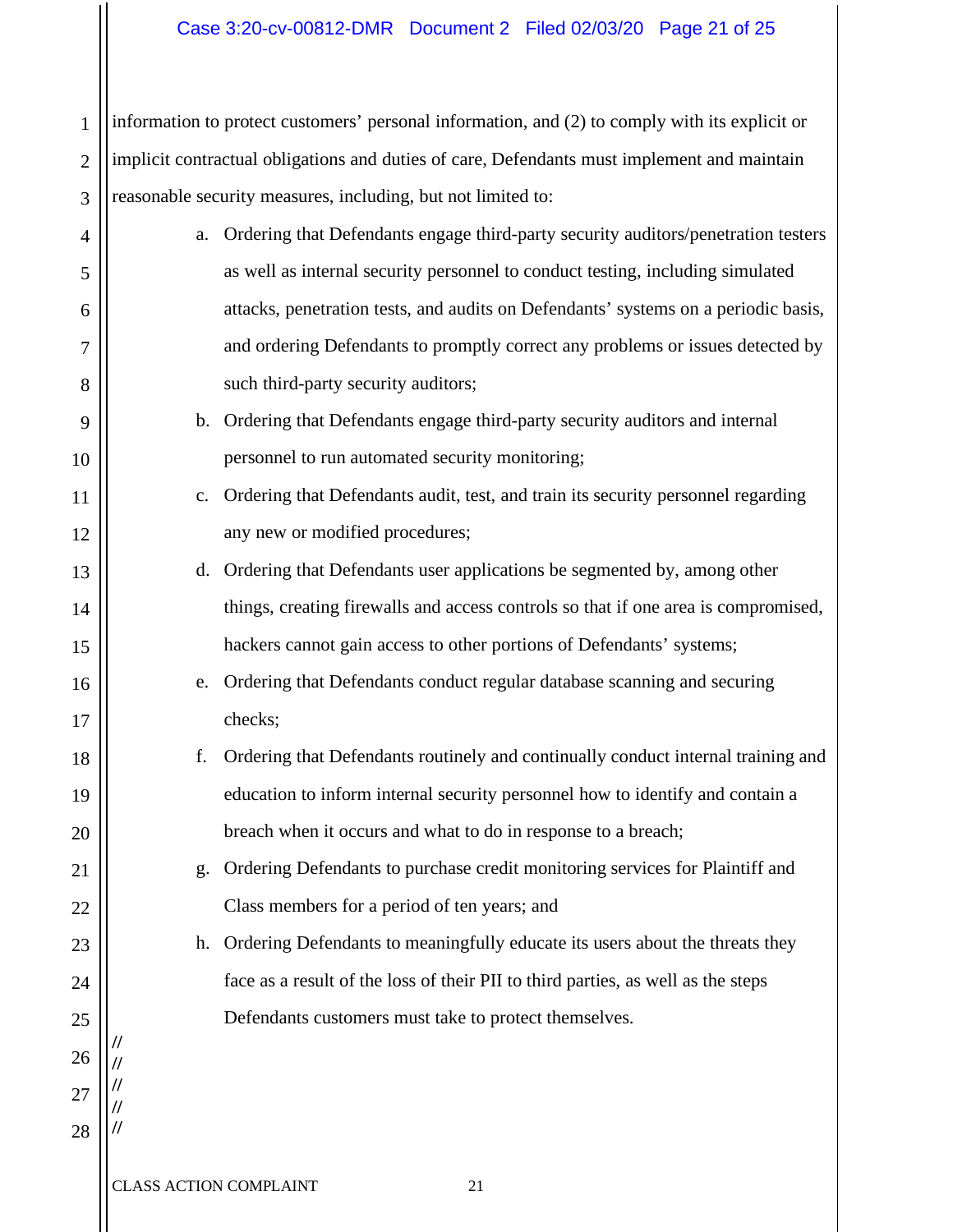# **COUNT III**

# **Violation of California's Unfair Competition Law Cal. Bus. & Prof. Code §17200 – Unlawful Business Practices (On Behalf of Plaintiffs and the Nationwide Class, Or In The Alternative, On Behalf of the California Class)**

88. Plaintiff re-alleges and incorporates by reference herein all of the allegations contained in paragraphs 1 through 53.

89. Defendants have violated Cal. Bus. and Prof. Code §17200, *et seq*., by engaging in unlawful, unfair or fraudulent business acts and practices and unfair, deceptive, untrue or misleading advertising that constitute acts of "unfair competition" as defined in Cal. Bus. Prof. Code § 17200 with respect to the services provided to the California Class.

90. Defendants engaged in unlawful acts and practices with respect to the services by establishing the sub-standard security practices and procedures described herein; by soliciting and collecting Plaintiffs' and California Class members' PII with knowledge that the information would not be adequately protected; and by storing Plaintiffs' and California Class members' PII in an unsecure electronic environment in violation of California's data breach statute, Cal. Civ. Code § 1798.81.5, which requires Defendants to take reasonable methods of safeguarding the PII of Plaintiff and the California Class members.

91. In addition, Defendants engaged in unlawful acts and practices by failing to disclose the data breach to California Class members in a timely and accurate manner, contrary to the duties imposed by Cal. Civ. Code § 1798.82. To date, Defendant Salesforce has still not provided such information to Plaintiff and the California Class members.

92. As a direct and proximate result of Defendants unlawful practices and acts, Plaintiff and the California Class members were injured and lost money or property, including but not limited to the price received by Defendants for the services, the loss of California Class members' legally protected interest in the confidentiality and privacy of their PII, nominal damages, and additional losses as described above.

93. Defendants knew or should have known that its computer systems and data security practices were inadequate to safeguard California Class members' PII and that the risk of a data breach or theft was highly likely. Defendants' actions in engaging in the above-named

1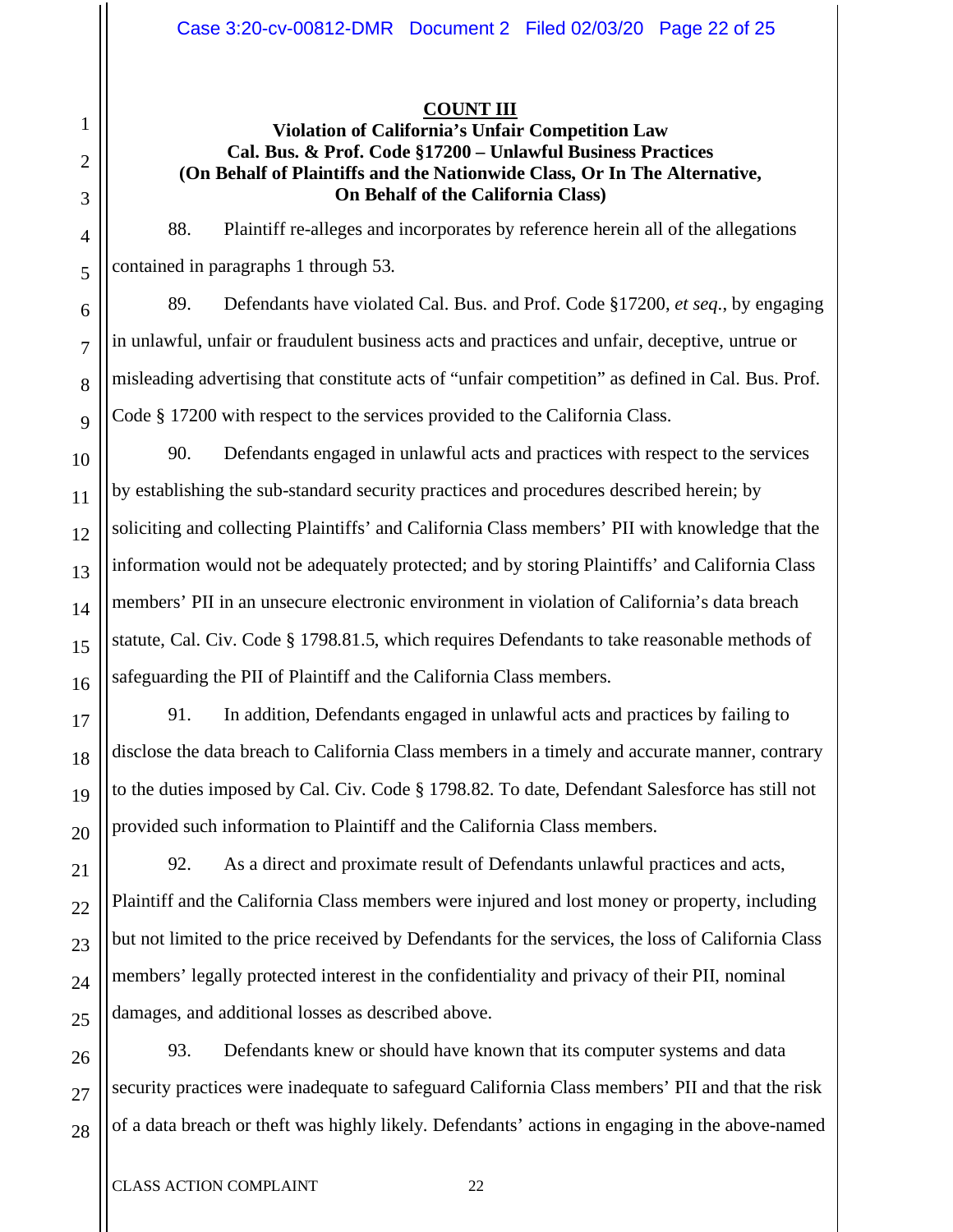1 2 unlawful practices and acts were negligent, knowing and willful, and/or wanton and reckless with respect to the rights of members of the California Class.

94. California Class members seek relief under Cal. Bus. & Prof. Code § 17200, *et seq.*, including, but not limited to, restitution to Plaintiffs and California Class members of money or property that Defendants may have acquired by means of its unlawful, and unfair business practices, restitutionary disgorgement of all profits accruing to Defendants because of its unlawful and unfair business practices, declaratory relief, attorneys' fees and costs (pursuant to Cal. Code Civ. Proc. § 1021.5), and injunctive or other equitable relief.

# **COUNT IV Violation of California's Unfair Competition Law Cal. Bus. & Prof. Code §17200 – Unfair Business Practices (On Behalf of Plaintiffs and the Nationwide Class, Or In The Alternative, On Behalf of the California Class)**

95. Plaintiff re-alleges and incorporates by reference herein all of the allegations contained in paragraphs 1 through 53.

96. Defendants engaged in unfair acts and practices with respect to the hotel services by establishing the sub-standard security practices and procedures described herein; by soliciting and collecting Plaintiff's and California Class members' PII with knowledge that the information would not be adequately protected; and by storing Plaintiff's and California Class members' PII in an unsecure electronic environment. These unfair acts and practices were immoral, unethical, oppressive, unscrupulous, unconscionable, and/or substantially injurious to Plaintiff and California Class members. They were likely to deceive the public into believing their PII was securely stored, when it was not. The harm these practices caused to Plaintiff and the California Class members outweighed their utility, if any.

97. Defendants engaged in unfair acts and practices with respect to the provision of services by failing to take proper action following the data breach to enact adequate privacy and security measures and protect California Class members' PII from further unauthorized disclosure, release, data breaches, and theft. These unfair acts and practices were immoral, unethical, oppressive, unscrupulous, unconscionable, and/or substantially injurious to Plaintiff

3

4

5

6

7

8

9

10

11

12

13

14

15

16

17

18

19

20

21

22

23

24

25

26

27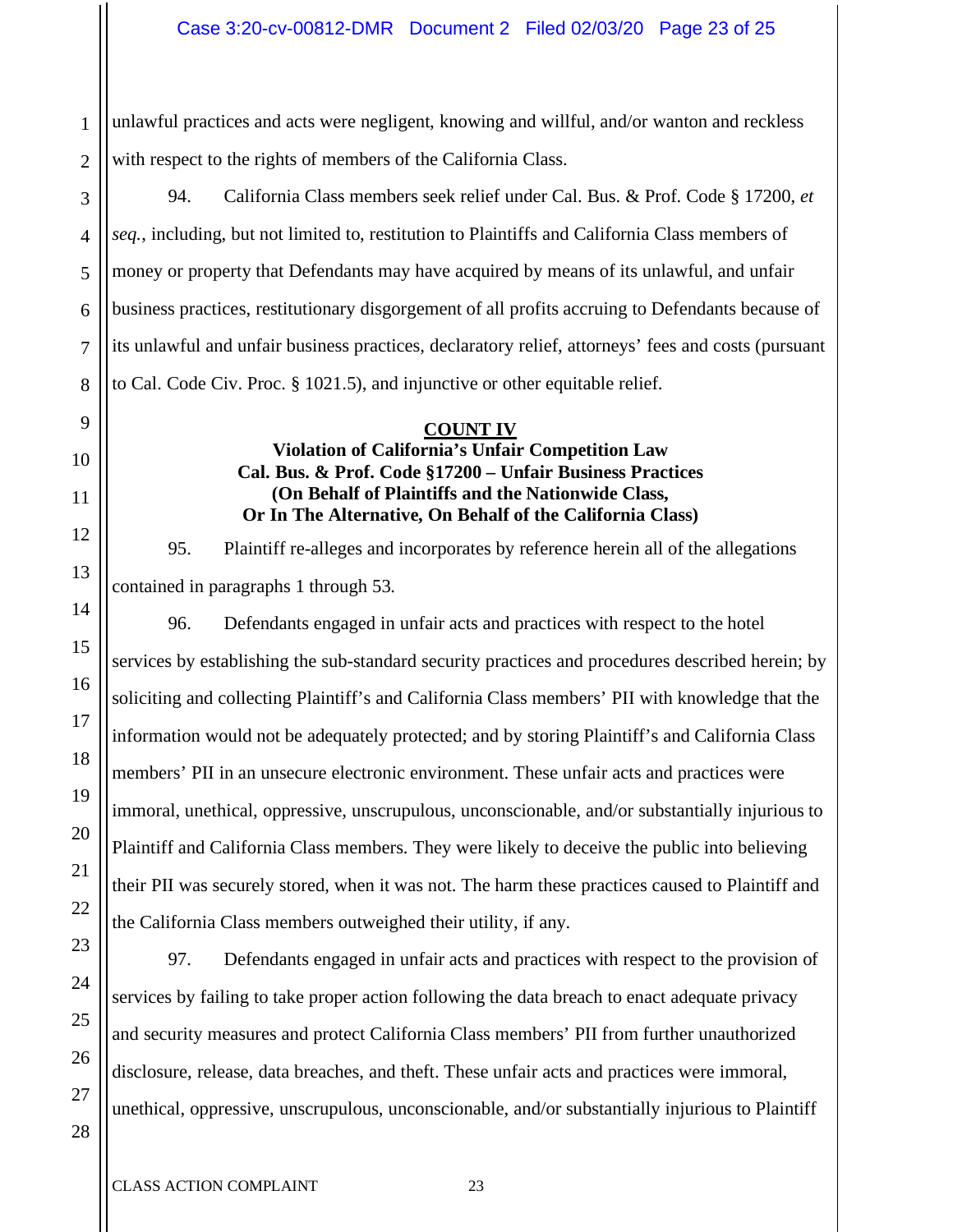# Case 3:20-cv-00812-DMR Document 2 Filed 02/03/20 Page 24 of 25

2 3 and California Class members. They were likely to deceive the public into believing their PII was securely stored, when it was not. The harm these practices caused to Plaintiff and the California Class members outweighed their utility, if any.

98. As a direct and proximate result of Defendants' acts of unfair practices and acts, Plaintiff and the California Class members were injured and lost money or property, including but not limited to the price received by Defendants for the services, the loss of California Class members' legally protected interest in the confidentiality and privacy of their PII, nominal damages, and additional losses as described above.

99. Defendants knew or should have known that its computer systems and data security practices were inadequate to safeguard California Class members' PII and that the risk of a data breach or theft was highly likely. Defendants' actions in engaging in the above-named unlawful practices and acts were negligent, knowing and willful, and/or wanton and reckless with respect to the rights of members of the California Class.

100. California Class members seek relief under Cal. Bus. & Prof. Code § 17200, *et seq*., including, but not limited to, restitution to Plaintiff and California Class members of money or property that the Defendants may have acquired by means of its unfair business practices, restitutionary disgorgement of all profits accruing to Defendants because of its unfair business practices, declaratory relief, attorneys' fees and costs (pursuant to Cal. Code Civ. Proc. § 1021.5), and injunctive or other equitable relief.

101. Plaintiff and the California Class members reserve the right to amend this Complaint as of right to seek damages and relief under Cal. Civ. Code § 1798.100, *et seq*.

#### **PRAYER FOR RELIEF**

**WHEREFORE**, Plaintiff, on behalf of himself and all Class members, requests judgment against the Defendants and that the Court grant the following:

A. An order certifying the Nationwide Class and California Class as defined herein, and appointing Plaintiff and her Counsel to represent the Class;

B. An order enjoining Defendants from engaging in the wrongful conduct alleged herein concerning disclosure and inadequate protection of Plaintiff's and Class